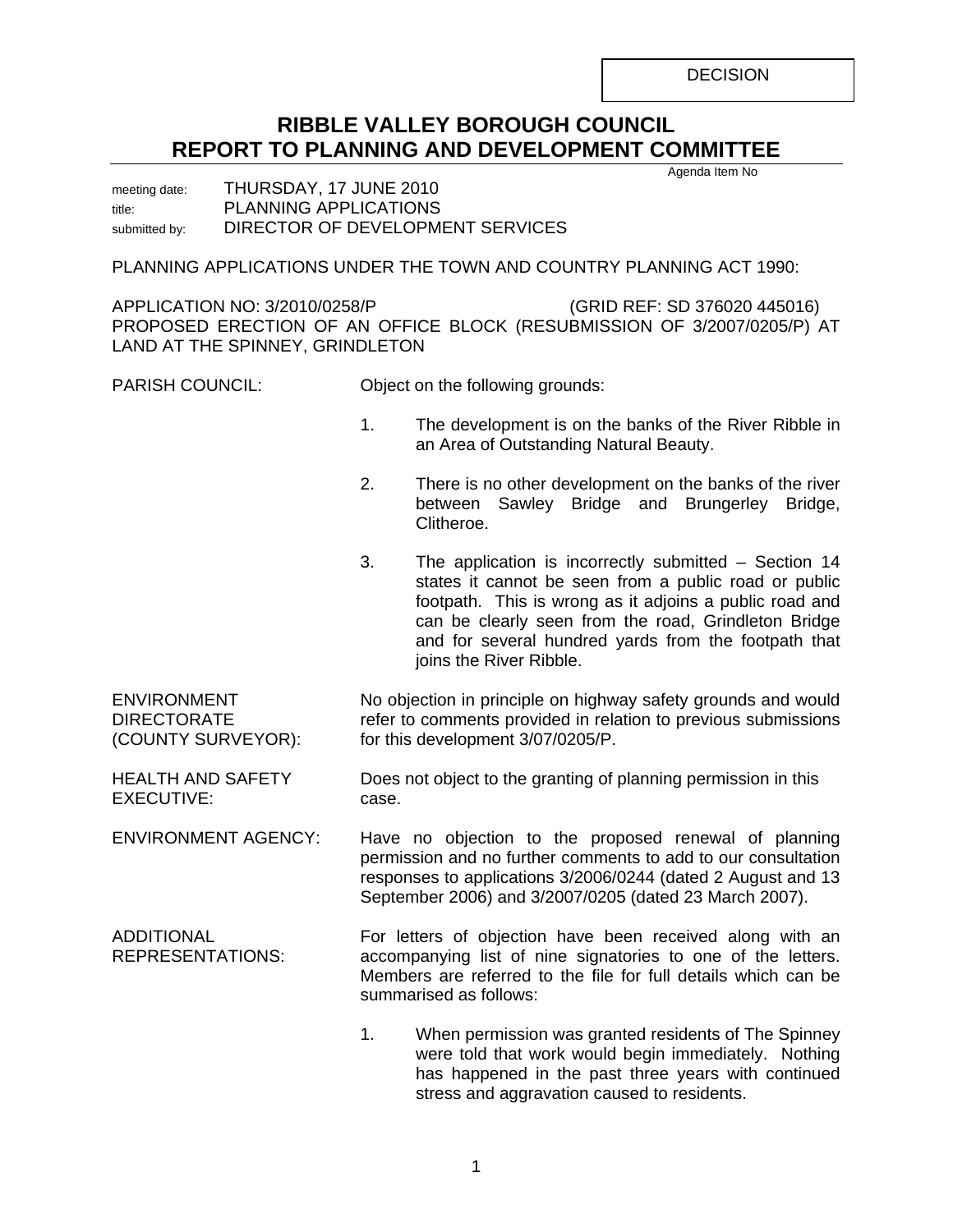- 2. The construction of an office block in a residential area continues to be inappropriate and out of keeping.
- 3. Office space on the A59 at Gisburn has been continuously available and advertised for the last three years – a similar rural location that has not created local employment.
- 4. The parking and traffic problems on East View/Ribble Lane continue to grow with the construction of a concessionary footpath link to sections of the Ribble Way evidence of the increased dangers presented by this route.
- 5. The forms state the site cannot be seen from a footpath or road:
	- The site is in full view of all walkers on the Ribble Way.
	- The site cannot be seen from the road currently as Reedley Leisure have not maintained the Leyandii trees.
	- Should construction take place, the many large trees on the site which currently hide it from the road will need to be removed if there is to be room for a building, and it will be highly visible.
- 6. Reference to flood risk and events recently where the brook wall collapsed.
- 7. Concern over highway safety with the inclusion of a car park for 15 cars and question over whether sufficient allowance has been made for parking.
- 8. Reference to previous applications and concerns expressed over the height of a building on this plot of land.
- 9. Loss of privacy to residents of The Spinney and East View.
- 10. Noise and disturbance from workers and delivery vehicles arriving and leaving.
- 11. The site is unsuitable as it has a gas mains pipeline.
- 12. Devaluation of house prices.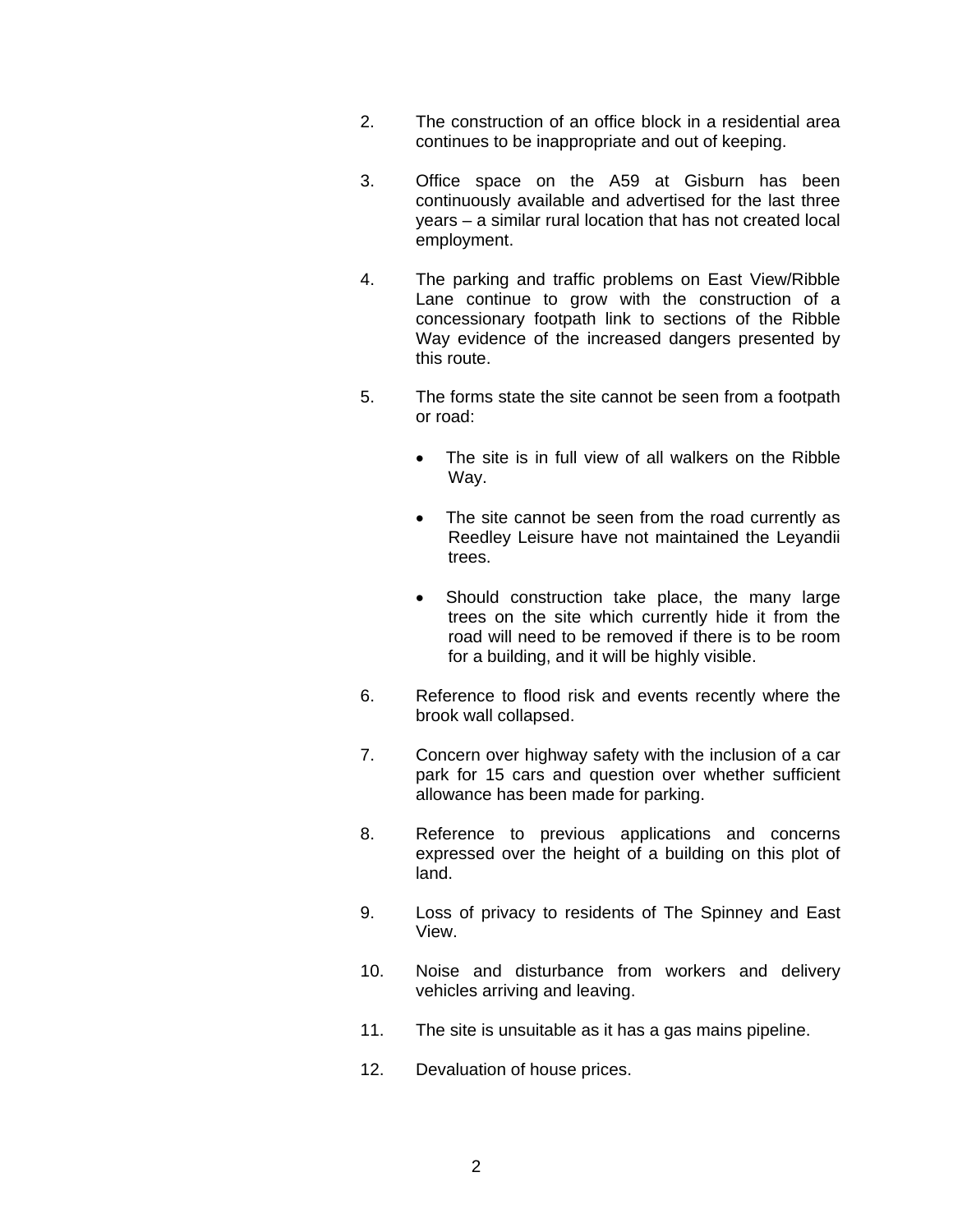## **Proposal**

Consent is sought for a renewal of planning consent 3/2007/0205/P which granted consent for the erection of an office block having overall approximate dimensions of 27m x 14m x 7.4m in height being constructed of stone under a hardrow roof. Its design has the appearance of a traditional barn having glazed cart door openings in the two long sides with that facing the car park being recessed between offshoots to either side. The number, scale and treatment of the openings is modest compared to previous schemes (see planning history section).

A small plant room is shown to the south east corner being of stone construction and having approximate dimensions of 2.9m x 3.2m x 4m to the apex of its pitch being accessed via a door on the southern elevation. The scheme would also provide 15 car parking spaces and cycle spacing.

## **Site Location**

The site lies to the north of the River Ribble within the settlement boundary of Grindleton. Residential properties lie to its north, the River Ribble to its south with the main road leading from Chatburn to Grindleton lining its eastern boundary.

#### **Relevant History**

3/2007/0205/P – Erection of office block (Resubmission). Approved with conditions 5 April 2007.

3/2006/0244/P – Erection of office block. Refused. Appeal dismissed.

3/2005/0168/P – Reserved matters application for erection of office block and associated car parking (outline application 3/2002/1060/P). Approved with conditions 22 April 2005.

3/2002/1060/P – Outline consent for office block. Refused. Appeal allowed.

## **Relevant Policies**

Policy G1 - Development Control. PPS4 – Sustainable Economic Development.

## **Environmental, AONB, Human Rights and Other Issues**

Planning consent 3/2007/0205/P was granted consent on 5 April 2007 with condition 1 of that consent requiring works to commence not later than the expiration of three years beginning with the date of that permission, ie by 5 April 2010. The application before Committee to renew that consent was made valid on 29 March 2010 and thus the 2007 permission was extant when the current application was made. Government guidance is clear that where no material change in planning circumstances occurred a refusal to a new planning permission may be unreasonable and leave the Authority open to a potential award of costs should a planning appeal be lodged against any refusal of permission.

Members will note from the planning history section that there has been a number of consents granted previously on this site for an office block and thus the principle of that usage is well established. The only material change that has taken place since the last approval is the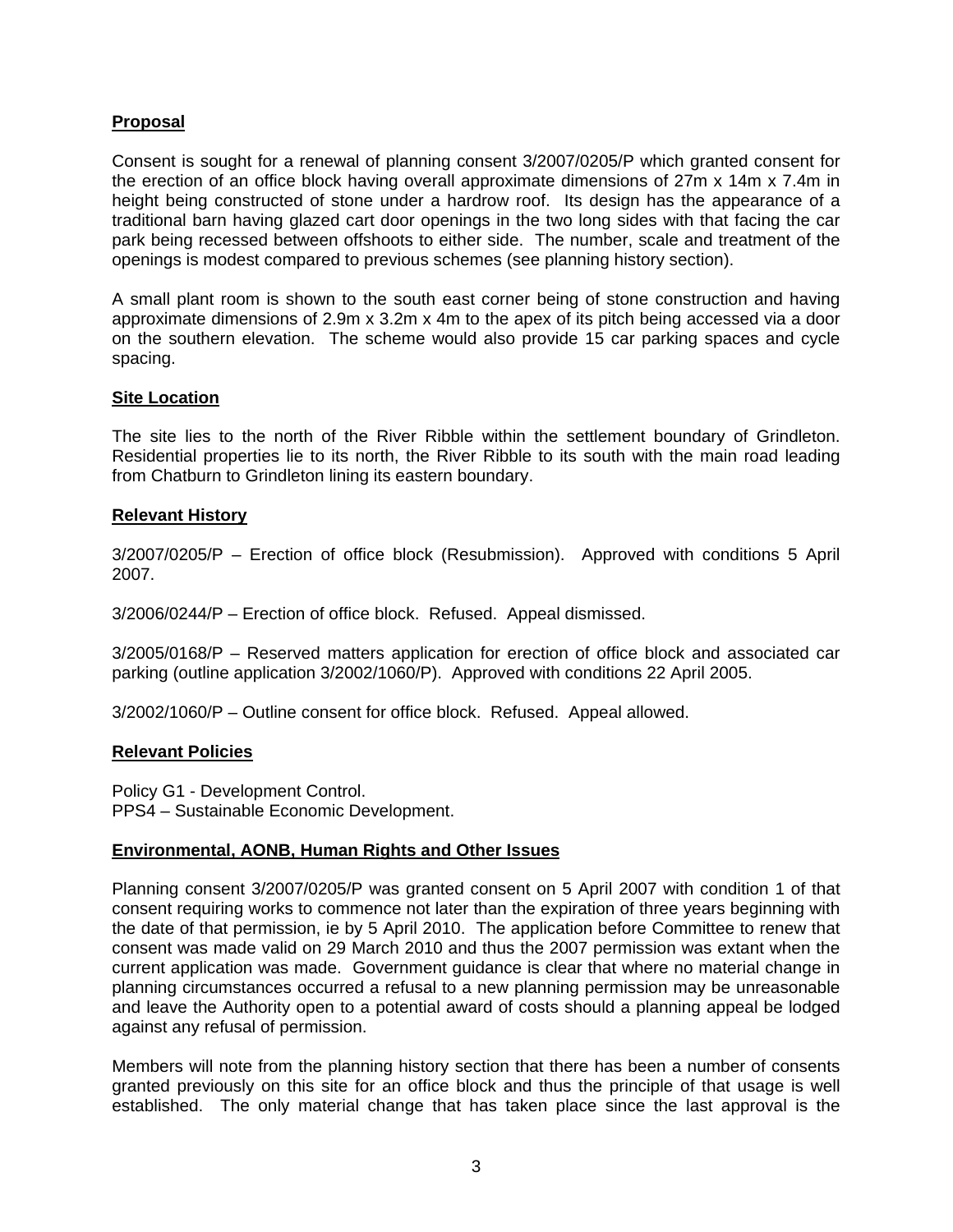emergence of new Government guidance in the form of PPS4 "Sustainable Economic Development" to replace PPG4 "Industrial and Commercial Development and Small Firms". However, both of these documents support development that would suit small firms and provide sustainable rural employment subject to development protecting the countryside and being sensitive to its setting. Thus, whilst the national policy document against which this scheme should be judged has changed since the last approval, it does not significantly alter the planning policy approach to a development of this nature. For this reason I do not consider there to have been a material change in planning circumstance.

Members will note the many objections raised to amenity issues. However, as stated previously it would be considered unreasonable to refuse to renew a consent where all those matters have been considered previously with no objections raised. I refer Members back to the report presented to them on 3 April 2007 regarding application 3/2007/0205/P at which time matters of design, highway safety, visual and residential amenity were addressed. Issues surrounding potential for flooding have been established through previous appeals and thus, on the basis that there has been no material change in planning circumstances since the original permission was granted which this application seeks to renew, I recommend accordingly.

## SUMMARY OF REASONS FOR APPROVAL

The proposal has no significant detrimental impact on nearby residential amenity, nor would it have an adverse visual impact or be to the detriment of highway safety.

RECOMMENDATION: That planning permission be GRANTED subject to the following condition(s):

1. The development must be begun no later than the expiration of three years beginning with the date of this permission.

 REASON: Required to be imposed in pursuance to Section 91 of the Town and Country Planning Act 1990.

2. This permission shall be implemented in accordance with the proposal as detailed on drawings REE/03 drawing 01B proposed plans and elevations and REE/03 drawing 02B proposed site plan that were originally submitted under 3/2007/0205/P.

REASON: For the avoidance of doubt to clarify which plans are relevant.

3. The premises shall be used for offices and for no other purpose (including any other purpose within Class B1 of the schedule to the Town and Country Planning (Use Classes) Order 1987 or in any provision equivalent to that class in any statutory instrument revoking or re-enacting that Order with or without modification.

 REASON: The permission granted is for a specific use, and it is considered that other uses within the same Use Class may give rise to adverse effects on the locality, contrary to the provisions of Policy G1 of the Ribble Valley Districtwide Local Plan.

4. Details of any external lighting shall be submitted to and approved in writing by the Local Planning Authority before the development hereby permitted commences and the building is occupied. Development shall be carried out in accordance with the approved details.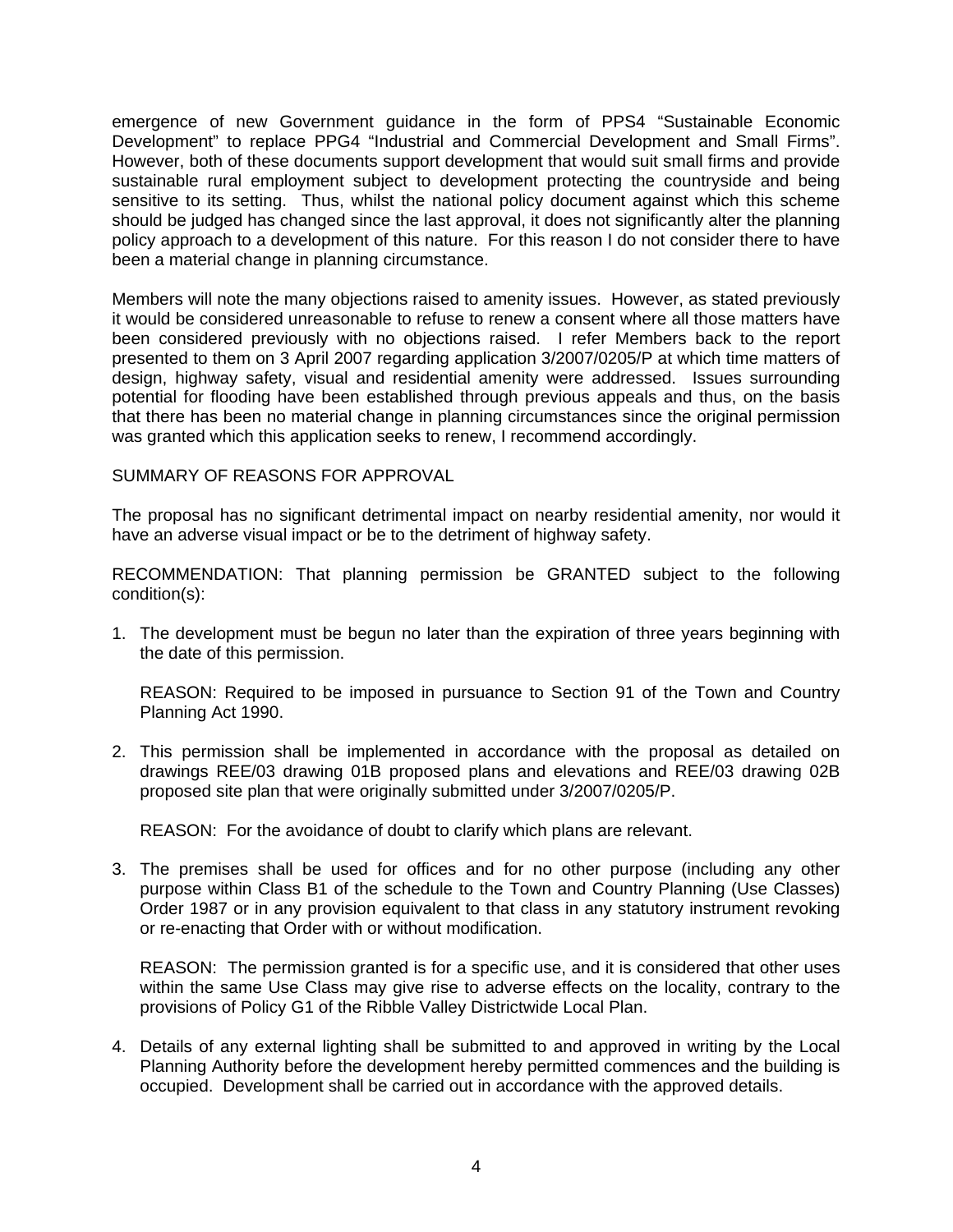REASON: In the interest of the amenity of the area in accordance with Policy G1 of the Ribble Valley Districtwide Local Plan.

5. The site access, car parking and turning areas shall be surfaced or paved in accordance with a scheme to be submitted to and approved in writing by the Local Planning Authority and there must be no excavations, soil stripping or site grading within the root zone areas. Therefore, construction of such areas must be above the existing ground level using three components: a geogrid, an aggregate sub-base and fine gravel. The car parking spaces and manoeuvring areas shall be marked out in accordance with the approved plan and made available for use prior to first occupation of the building. The parking and turning areas shall be retained as such thereafter and used for no other purpose.

 REASON: To comply with Policies G1 and T1 of the Ribble Valley Districtwide Local Plan and to allow for the effective use of the parking areas.

6. Precise specifications or samples of walling, glazing and roofing materials and details of any surface materials to be used including their colour and texture shall have been submitted to and approved in writing by the Local Planning Authority before their use in the proposed works.

 REASON: In order that the Local Planning Authority may ensure that the materials to be used are appropriate to the locality in accordance with Policy G1 of the Ribble Valley Districtwide Local Plan.

7. The development hereby permitted shall not be commenced until details of the landscaping of the site, including wherever possible the retention of existing trees, have been submitted to, and approved in writing by, the Local Planning Authority. The scheme shall indicate, as appropriate, the types and numbers of trees and shrubs, their distribution on site, those areas to be seeded, turfed, paved or hard landscaped, including details of any changes of level or landform and the types and details of all fencing and screening.

 The approved landscaping scheme shall be implemented in the first planting season following occupation or use of the development, whether in whole or part and shall be maintained thereafter for a period of not less than 5 years to the satisfaction of the Local Planning Authority. This maintenance shall include the replacement of any tree or shrub which is removed, or dies, or is seriously damaged, or becomes seriously diseased, by a species of similar size to those originally planted.

 REASON: In the interests of the amenity of the area and to comply with Policy G1 of the Ribble Valley Districtwide Local Plan.

8. Prior to being discharged into any watercourse, surface water sewer or soakaway system, all surface water drainage from parking areas shall be passed through trapped gullies with an overall capacity compatible with the site being drained.

 REASON: To prevent pollution of the water environment in accordance with Policy G1 of the Ribble Valley Districtwide Local Plan.

9. Prior to commencement of any site works, including delivery of building materials and excavations for foundations or services all trees identified shall be protected in accordance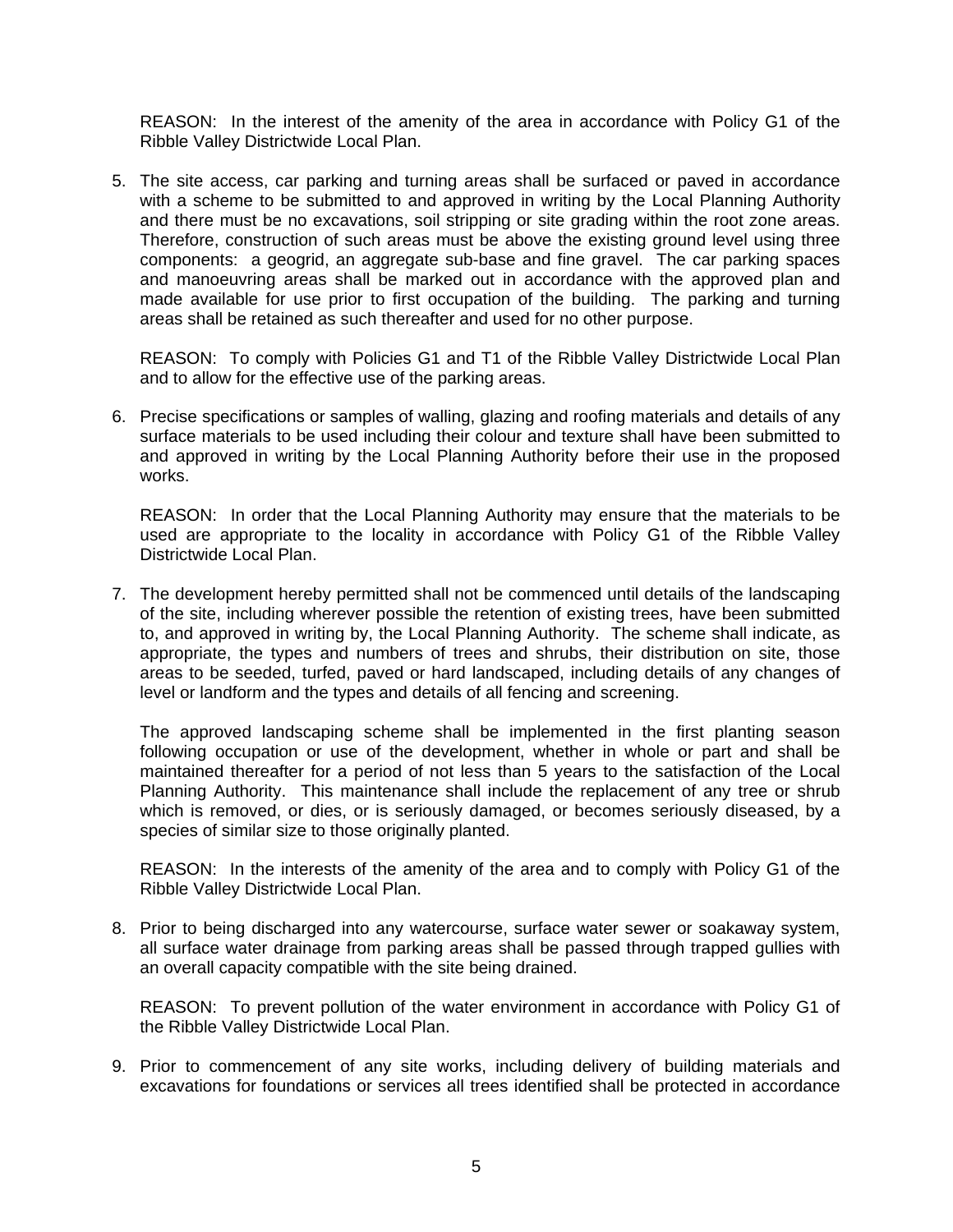with the BS5837 [Trees in Relation to Construction] and tree details attached to this decision notice.

 The protection zone must cover the entire branch spread of the trees, [the area of the root soil environment from the trunk to the edge of the branch spread] and shall remain in place until all building work has been completed and all excess materials have been removed from site including soil/spoil and rubble.

 During the building works no excavations or changes in ground levels shall take place and no building materials/spoil/soil/rubble shall be stored or redistributed within the protection zone, in addition no impermeable surfacing shall be constructed within the protection zone.

 No tree surgery or pruning shall be implemented with out prior written consent, which will only be granted when the local authority is satisfied that it is necessary, will be in accordance with BS3998 for tree work and carried out by an approved arboricultural contractor.

 REASON: In order to ensure that any trees affected by development and included in a Tree Preservation Order considered to be of visual, historic or botanical value are afforded maximum physical protection from the adverse affects of development.

10. Prior to commencement of development a gateway design to the car park shall be submitted to and agreed in writing by the Local Planning Authority and implemented to their satisfaction.

 REASON: In the interests of protecting adjacent amenity and in accordance with Policy G1 of the Ribble Valley Districtwide Local Plan.

11. Within six months of first occupation of the building, a full travel plan with enforceable aims, targets and penalties for non achievement shall be submitted to and agreed in writing by the Local Planning Authority in consultation with the Highway Authority.

 REASON: To reduce the dependency on the private car and encourage other modes of travel in accordance with Policy G1 of the Ribble Valley Districtwide Local Plan.

12. This proposal shall be implemented in accordance with the design and access statement submitted in support of 3/2007/0205/P which confirms that the finished slab level of the building shall be 66.5m above AOD as outlined within the submitted Flood Risk Assessment.

 REASON: For the avoidance of doubt since the proposal was the subject of further clarification in respect of potential flood risk in accordance with Policy G1 of the Ribble Valley Districtwide Local Plan.

NOTE(S):

1. The watercourse adjoining the site is designated a main river and is therefore subject to land drainage by-laws. In particular no trees or shrubs may be planted, no fences, buildings, pipelines or any other structure erected within 8m of the top of any bank, retaining wall of the watercourse without prior consent. Full details of such works together with details of any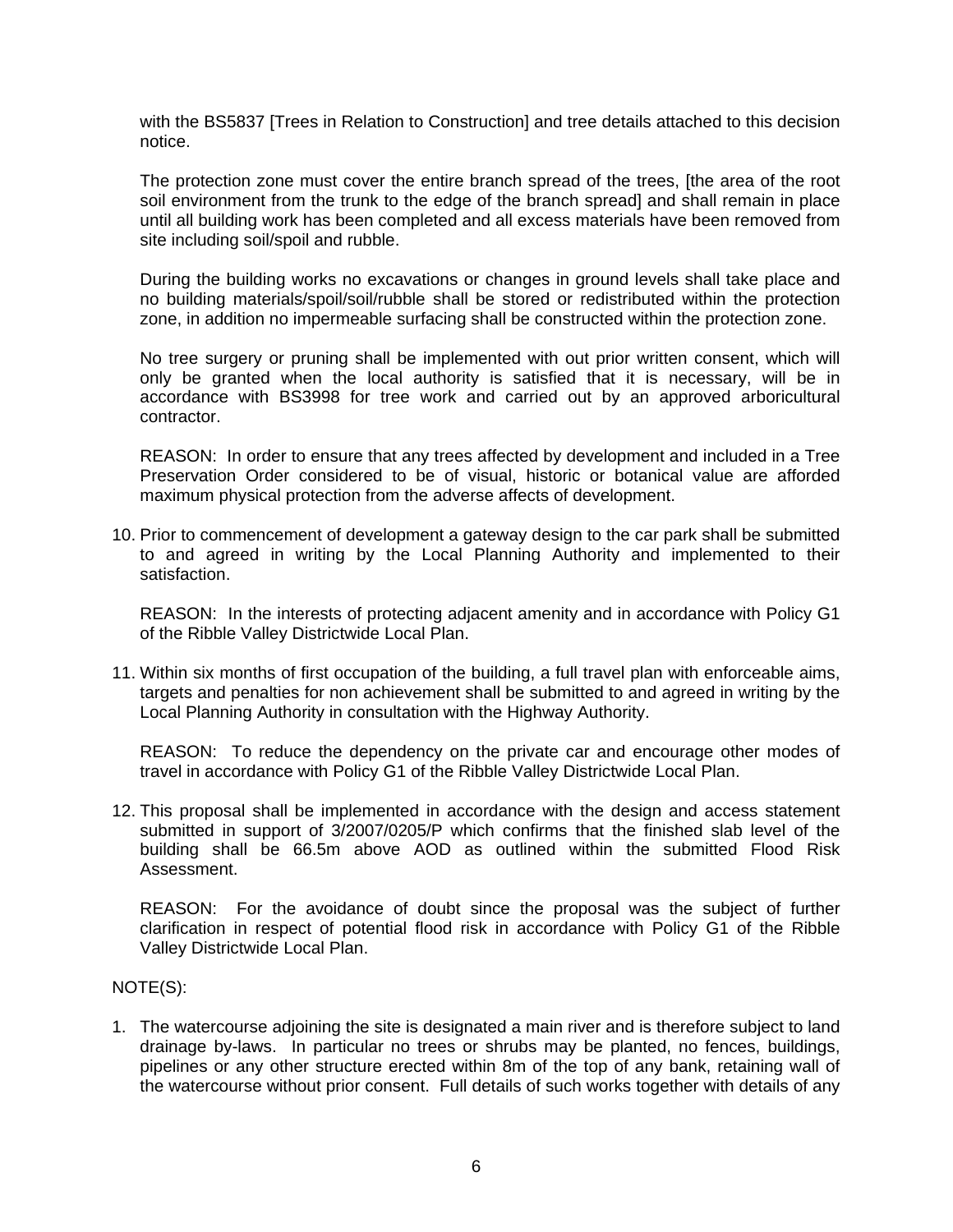proposed new surface water outfalls which should be constructed entirely within the bank profile must be submitted to the Environment Agency for consideration.

- 2. Due to the proximity of the development to the trans-Pennine ethylene pipeline the developer is advised to contact SABIK UK PetroChemicals on 01928 512677 on setting up on site. An inspector will then visit and ensure any precautions required during construction are agreed.
- 3. The applicant's attention is drawn to the response of the Environment Agency dated 28 April 2010 and 23 March 2007 which recommends the use of SUDs on developments as identified in previous correspondence made in relation to 3/2006/0244/P dated 22 August 2006 and 13 September 2006.

APPLICATION NO: 3/2010/0270/P (GRID REF: SD 363151 434716) PROPOSED ROOF OVER THE EXISTING SILAGE CLAMP AT HOTHERSALL HALL FARM, HOTHERSALL LANE, RIBCHESTER, LANCASHIRE.

| HOTHERSALL PARISH | No observations or comments have been received at the time |
|-------------------|------------------------------------------------------------|
| COUNCIL:          | of the reports submission.                                 |

| <b>ADDITIONAL</b> | At the time of the reports submission, no letters have been        |
|-------------------|--------------------------------------------------------------------|
| REPRESENTATIONS:  | received in respect of the amended plans, however one letter       |
|                   | was received from the adjacent neighbour in respect of the         |
|                   | originally submitted plans, with the following points of objection |
|                   | were raised:                                                       |

- The proposed structure by reason of its size, siting and design would represent an un-neighbourly form of development, detrimental to the amenities of the occupiers of Hothersall Hall, particularly by reason of overbearing effect,
- The mass, bulk and proximity of the proposed structure would present an overbearing and intrusive element,
- The plans submitted are inaccurate as they depict the silage clamp roof at the same height as the existing adjacent stone barn, which is incorrect. The height of the new building will be significantly higher and will therefore be highly visible, dominant and overbearing,
- Given the proposal seeks not to fit side sheeting, leaving the building open-sided; the structural steelwork will be very prominent. The steelwork for the building previously approved is 'silver' grey in colour and is conspicuous in the surroundings, and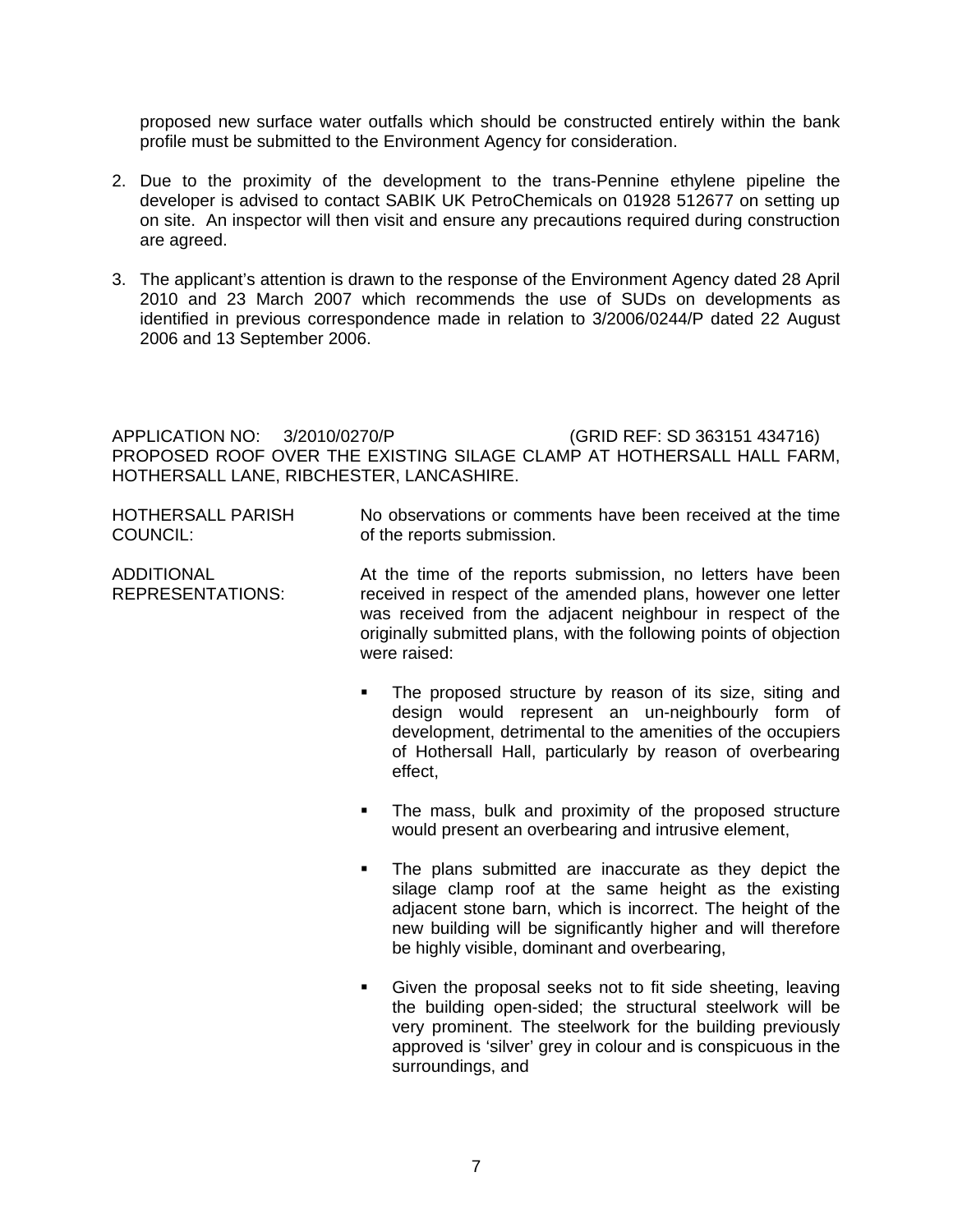A further consequence of the open-sided structure is an increase in smells and noise from the silage clamp, as the prevailing wind blows through the structure and directly through the open sides to Hothersall Hall. Unless the structure is completely enclosed, there will be considerable disturbance to the occupiers of Hothersall Hall.

## **Proposal**

The application seeks permission for a roof over an existing silage clamp at Hothersall Hall Farm. The Agent notes that this is in order to keep the silage in good, dry and palatable condition and also to enable rain water to be diverted away to existing surface water drains reducing the water to be collected off the clamp itself, thereby reducing possible pollution concerns. The building will be of a steel portal framed design to roof over and partially enclose the existing silage clamp on site. The new structure will measure 32m x 12.26m, and will measure 7.43m to the eaves, approx. 9.1m to the ridge. The proposed building will be comparable in height to an existing roof over an adjacent silage clamp at the site, which is noted on the submitted plans.

## **Site Location**

The site is located off Hothersall Lane, Hothersall, approx. 1 mile west of the village boundary of Ribchester. The site lies within the open countryside, as defined by the Districtwide Local Plan.

#### **Relevant History**

3/2009/0520/P - Proposed agricultural building to accommodate a pedigree limousin suckler herd and their progeny (Phase II) – Granted Conditionally.

3/2009/0519/P - Proposed agricultural building to accommodate a pedigree limousin suckler herd and their progeny (Phase I) – Granted Conditionally.

3/2009/0410/N - Proposed building to cover silage clamp – Permission not required.

3/2007/0110/N - General purpose storage building (no livestock or manure) – Permission required.

3/1999/0299 – Silage Clamp – Granted Conditionally.

## **Relevant Policies**

Policy G1 - Development Control. Policy G5 - Settlement Strategy. Policy ENV3 - Development in Open Countryside. SPG – Agricultural Buildings and Roads

#### **Environmental, AONB, Human Rights and Other Issues**

This application was initially taken to the May 2010 Committee but was deferred in order to enable consideration of revised accurate plans that were submitted on the  $20<sup>th</sup>$  of May 2010.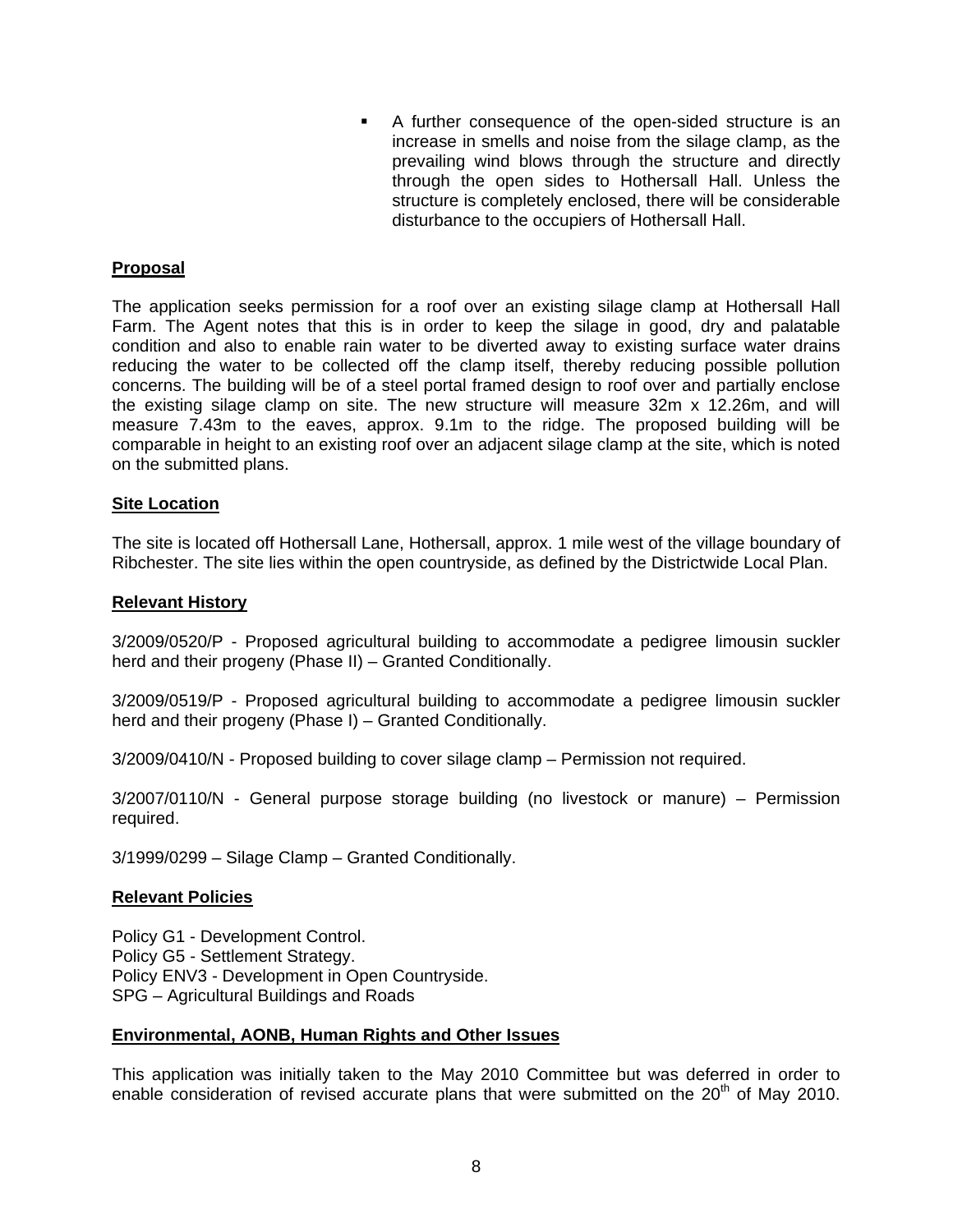The Agent, in line with the points raised by the objector and following re-measuring the existing buildings on site, has since revised the submitted plans again to more accurately portray the existing and proposed situation on site, and as such, the amended plans submitted on the  $2<sup>nd</sup>$  of June 2010 are those being considered. Again, the main issues arising from this application are the visual impact of the new building at that location, and any potential impacts on the amenity adjacent neighbouring dwellings.

## VISUAL IMPACT

With regards to the visual impact on this location within the Open Countryside, it must be noted that the existing buildings on site are reasonably well screened at present by trees on the northern boundary to the site, however they can be viewed from certain points within the surrounding area. As such, it must be considered as to whether or not this proposed extension to the building creates further prominence, or whether there will be only a minimal impact. It is important to note that there are two silage clamps on site, and one of them has already been covered with a roof, which was subject to the submission of an agricultural notification (3/2009/0410/N). However, following queries by the objector, it has also come to light that there is some discrepancy with this recently erected structure, as the applicant initially indicated that the structure would be approx. 7.7m in height (as indicated on his Agricultural Notification Application).

The structure has since been built at approx. 9.1m, the same height as now proposed for the new building, however despite the roof being clearly larger than indicated on the Notification, it must be noted that had the structure been submitted at this size under the Agricultural Notification, it still would NOT have required full planning permission as it would have fallen within normal Agricultural Permitted Development (which does not stipulate the maximum height of a building at this particular location). On this basis, as the roof is to cover an existing silage clamp sited amongst a nucleus of existing farm buildings, given that the building will be seen against the backdrop of a number of existing agricultural buildings on site, as viewed from either the adjacent track or through the existing trees separating the site from Hothersall Hall, the proposal is considered to have an acceptable visual impact on the location without causing undue harm to the area by the further built development. Bearing in mind the above, and the relevant conditions required; I do not consider the building will be unduly prominent to the detriment of the visual amenity of this location within the open countryside.

## IMPACT ON AMENITY

With regards to any potential impact on the residential amenity of the nearby neighbouring dwelling, the property Hothersall Hall is sited approx. 40m north east of the existing silage clamp on site. The objector has submitted photographs of the adjacent site as viewed from the garden of Hothersall Hall, and the existing buildings can be partially seen through the existing planting on site. However, given the main views from this property spread south and eastwards, and that this view is typical of a rural property located adjacent to a working farm, the question is whether this constitutes detrimental harm to the amenity of the occupiers of this dwelling. On this basis, bearing in mind the silage clamp is an existing element of Hothersall Hall Farm, that the buildings are partially screened from Hothersall Hall by existing planting on the northern and western boundaries of the site and that the applicant has now chosen to further enclose the end of the building with dark green, box profile sheeting to match the roof of the building (see amended plans), I am of the opinion that the development will have little if no further impact on the amenity of the occupiers of this dwelling. Objections from the nearby residents also include an increase in noise and smell to the garden area of their property, however given that this is in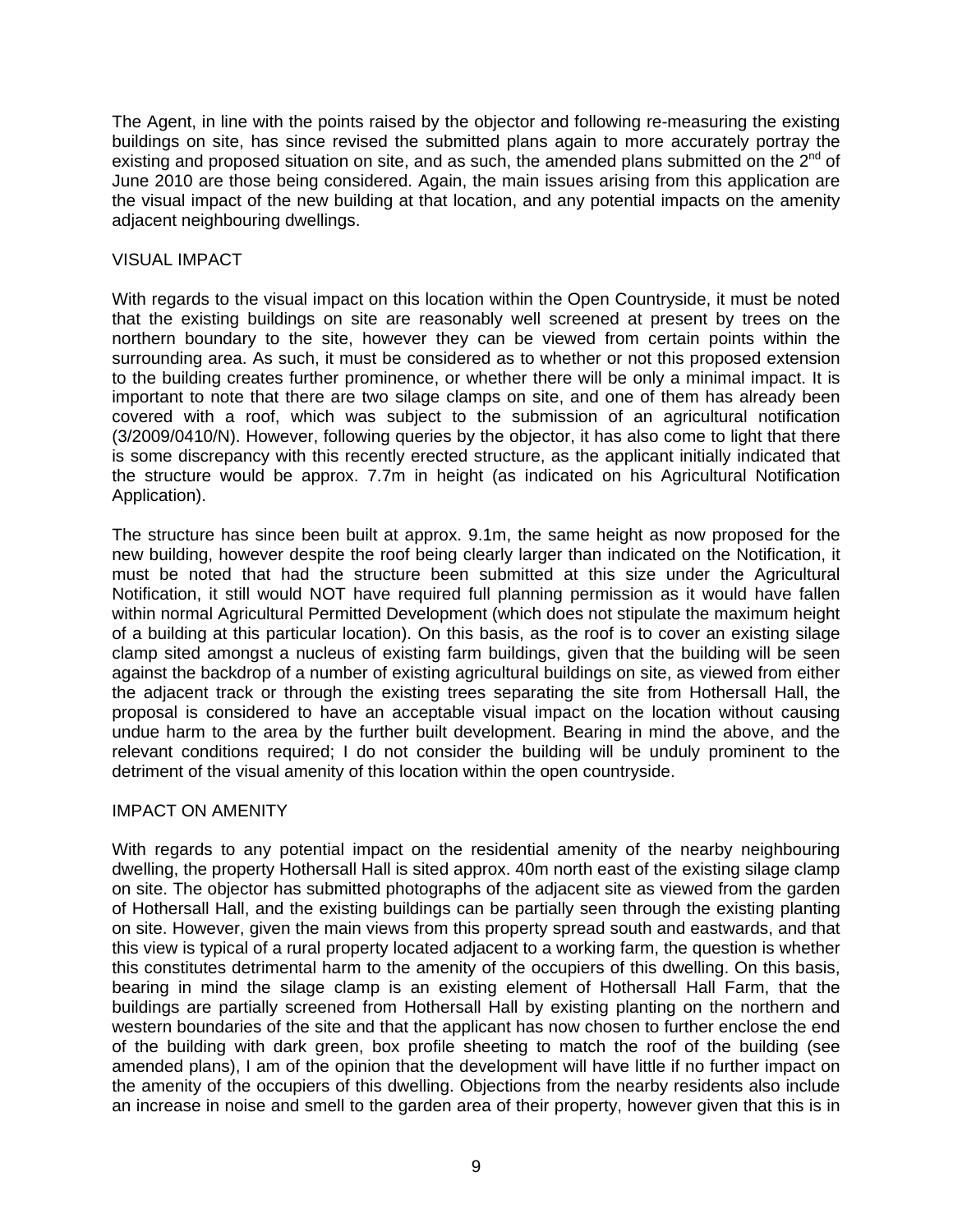a rural area and the silage clamp is an existing part of the farm, I do not consider this to be a material consideration.

Therefore, whilst I am mindful of the comments from nearby neighbour, I consider the scheme to comply with the relevant policies, and have an acceptable impact on the area and the surrounding properties.

SUMMARY OF REASONS FOR APPROVAL

The proposal represents an appropriate form of development and given its design, size and location would not result in visual detriment to the surrounding countryside, nor would its use have an adverse impact on highway safety.

RECOMMENDATION: That planning permission be GRANTED subject to the following condition(s):

1. The development must be begun not later than the expiration of three years beginning with the date of this permission.

 REASON: Required to be imposed pursuant to Section 91 of the Town and Country Planning Act 1990.

2. The permission shall relate to the development as shown on Plan Reference No. BLE/189/1116/01 - Amendment A.

 REASON: For the avoidance of doubt and to ensure that the development is carried out in accordance with the submitted plans.

## NOTES

- 1. No building material or rubbish must find its way into the watercourse.
- 2. Only clean surface water from roofs and paved areas should be discharged to any soakaway.
- 3. The proposed development must comply fully with the terms of the Control of Pollution (Silage, Slurry and Agricultural Fuel Oils) Regulations 1991, (as amended 1997).
- 4. The proposals must fully comply with the DEFRA "Code of Good Agricultural Practice for the Protection of Water". Guidance can be obtained from DEFRA or NFU.

APPLICATION NO: 3/2010/0294/P (GRID REF: SD 365560 431075) PROPOSED BOUNDARY FENCING/TREATMENT TO RECENTLY CONSTRUCTED HOUSING DEVELOPMENT COMPRISING OF 16 UNITS AT WEAVERS FOLD, MELLOR

PARISH COUNCIL: Originally raised no objection but a further letter raised objection to the erection of the galvanised steel barrier on the following grounds: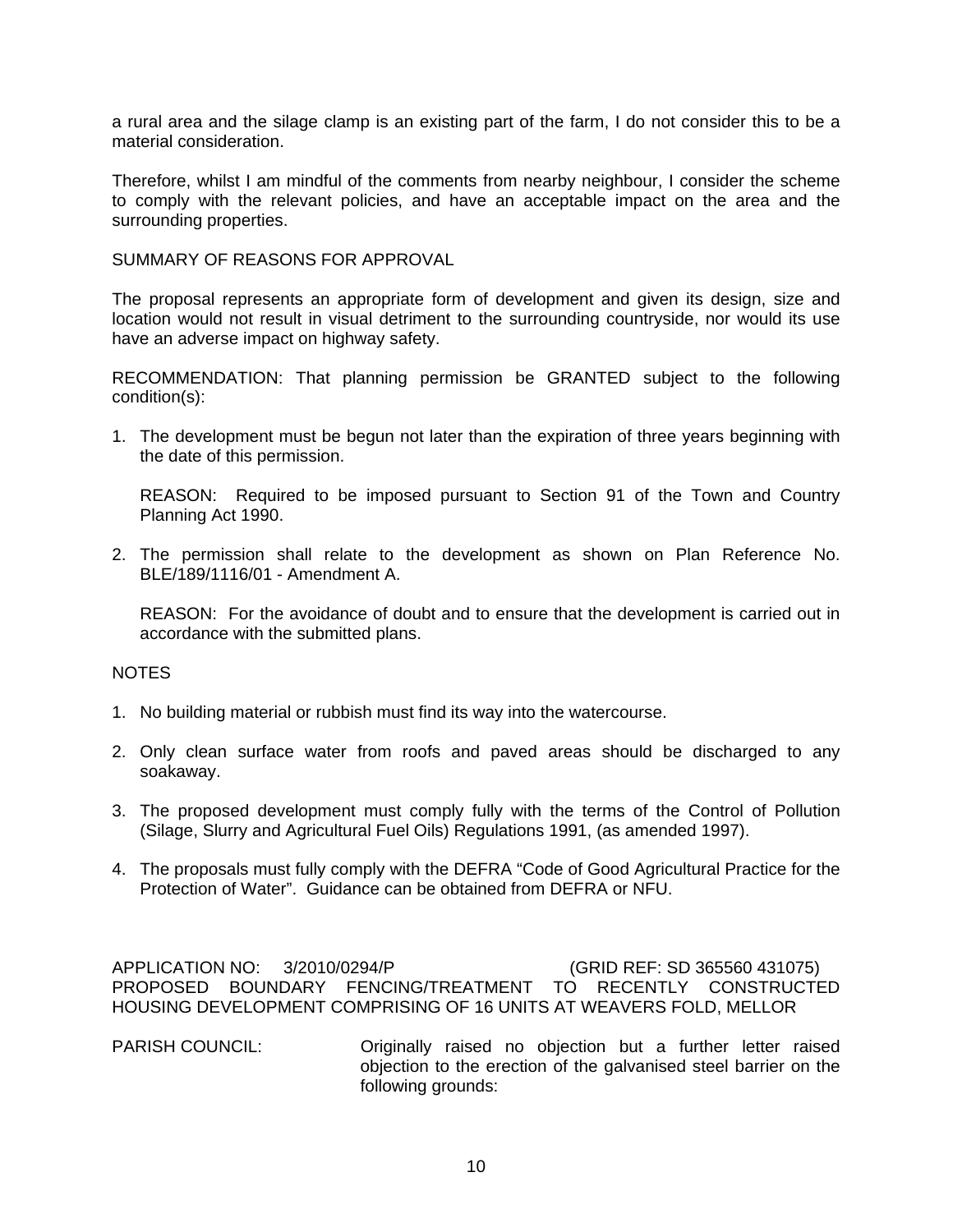|                                              | 1.       | Its size and appearance is totally out of keeping with its<br>surroundings.                                                                                                                                                                                                                                                                |
|----------------------------------------------|----------|--------------------------------------------------------------------------------------------------------------------------------------------------------------------------------------------------------------------------------------------------------------------------------------------------------------------------------------------|
|                                              | 2.       | It would appear overlarge to protect the inside of the<br>bend on which it is sited.                                                                                                                                                                                                                                                       |
|                                              | 3.       | It has been erected before the necessary planning<br>consent has been granted.                                                                                                                                                                                                                                                             |
|                                              | 4.       | The small hamlet of stone built cottages in the<br>immediate vicinity have already been blighted by the<br>construction of the new development and the barrier<br>further compounds the extent to which the character of<br>that particular part of the village has been ruined. It<br>would be more in keeping at the side of a motorway. |
|                                              | 5.       | A barrier more in harmony with its surroundings should<br>be substituted. We believe a substantial stone wall was<br>originally planned for this part of the boundary to the<br>development.                                                                                                                                               |
| <b>ADDITIONAL</b><br><b>REPRESENTATIONS:</b> | follows. | Four letters of objection have been received. Members are<br>referred to the file for full details which can be summarised as                                                                                                                                                                                                              |
|                                              | 1.       | The nature and appearance of the galvanised metal<br>barrier is at odds with the immediate surroundings. A<br>stone wall would have been a much better solution and<br>more in keeping.                                                                                                                                                    |
|                                              | 2.       | Concerns that the barrier is in place before it has been<br>approved by the Council and before local residents<br>have been allowed to make representations.                                                                                                                                                                               |
|                                              | 3.       | Could the barrier not be disguised with a second layer<br>of the ivy covered fencing or wood as the rest has or<br>low level bushes/shrubs.                                                                                                                                                                                                |
|                                              | 4.       | Comments regarding cars driving on the grass verge<br>and a previous retaining wall along Abbott Brow that<br>had fallen in disrepair and been removed by the<br>developer.                                                                                                                                                                |
|                                              | 5.       | Aesthetically, none of the new development is in<br>anyway in keeping with the village and whilst the wall,<br>wooden fencing and hedgeway may be tolerable, the                                                                                                                                                                           |

## **Proposal**

Consent is sought retrospectively for the boundary fencing/treatment to a recently constructed housing development that is roughly L shaped in appearance wrapping around the backs of

metal railings are not.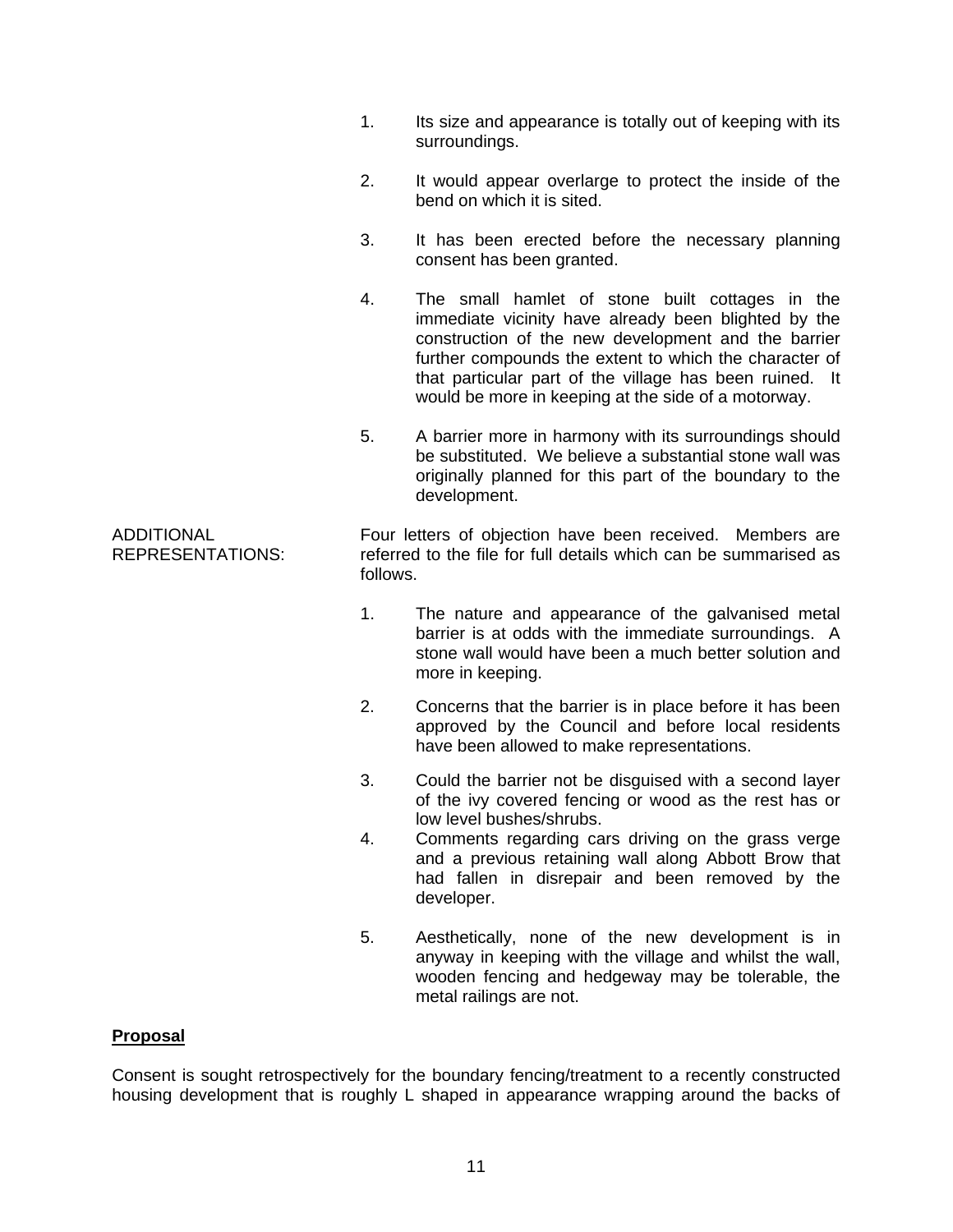properties that front Abbott Brow. The screening to the site's northern and western boundaries is formed by a low coursed stonework wall (which matches the material of the houses) with a close boarded timber fence with stained finish above. The ground levels fall away in both a westerly and southerly direction and the fence has a stepped appearance to echo the falling land levels. Thus the overall height of the sections of fence/wall vary from approximately 2.2m to 1.9m. The eastern boundary immediately abuts Abbott Brow and has three component parts. Immediately adjacent to No 6 Abbott Brow and running behind plots 15 and 16 a 1.5m high secure by design hedgerow has been provided and joined to this, running around the bend to the roadside and gable elevation of plot 14, a close boarded timber fence to 1.5m high was been erected. Immediately in front of the timber fence on the corner a vehicle impact barrier to a height of approximately 1.24m has been installed.

## **Site Location**

The site is set to the north of Mellor Lane with residential properties to its immediate east. The site rises in a northerly direction being L shaped wrapping around the aforementioned houses to Abbott Brow. To its west is an open field then the Methodist church. Directly to the south is the Traders Arms Public House.

## **Relevant History**

3/2010/0295/P – Application for non material development to 3/2008/0661/P for the repositioning of a fence to the rear of plots 15 and 16 to improve visibility splay from the driveway of No 6 Abbott Brow. Approved 25 May 2010.

3/2009/0550/P – Application for approval of details reserved by condition relating to condition 3 (roofing material) condition 5 (landscape plan/management) and condition 10 of 3/2008/0661/P. Approved 10 July 2009.

3/2010/0026/P – Erection of sheds to the rear of 8 proeprties. Approved with conditions 16 April 2010.

3/2009/0322/P – Application for discharge of condition 3 (materials) condition 5 (landscaping) conditions 6 & 7 (site drainage) condition 8 (site layout) condition 9 (renewable energy) and condition 12 (wheel wash) of 3/2008/0661/P. Approved with conditions 19 June 2009.

3/2008/0661/P – Proposed erection of 16 dwellings. Approved with conditions 8 October 2008.

## **Relevant Policies**

Policy G1 - Development Control.

## **Environmental, AONB, Human Rights and Other Issues**

Matters for consideration are visual impact, highway safety and residential amenity.

In respect of visual amenity the scheme has been subject of negotiations in order to limit the overall height of the fencing and provide a hedgerow treatment on Abbott Brow. In its submitted form I do not consider that the stonework walls with fencing above appear unduly obtrusive in the wider landscape. The living hedge on the Abbott Brow frontage which complies with secure by design offers a softer roadside boundary treatment that reflects the 'contextual elevations'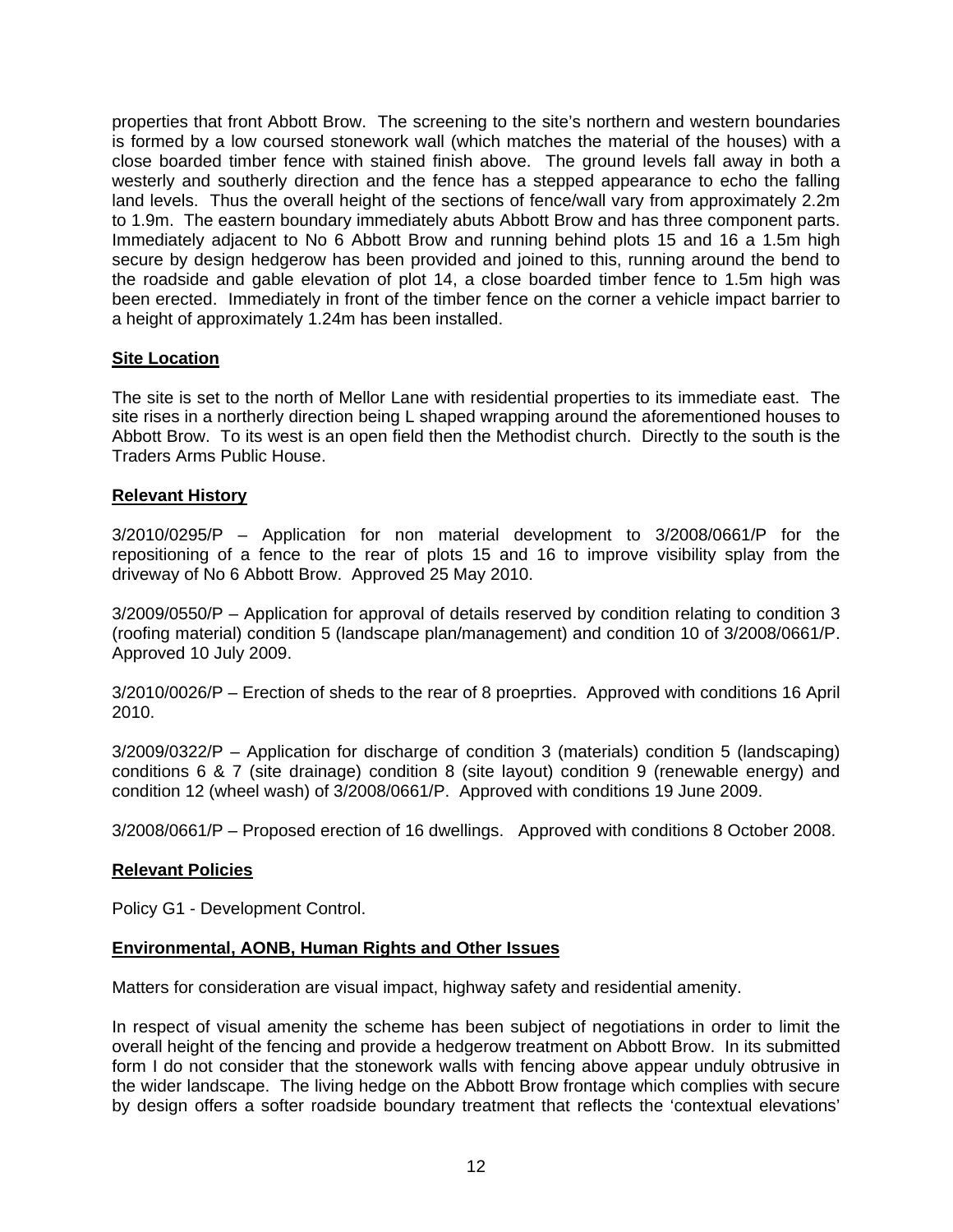that were submitted in support of the original planning application for the development of this site. Thus I consider it an appropriate treatment.

Whilst the highway engineer at Lancashire County Council has not been formally consulted on this matter, there have been extensive discussions with him regarding the optimum height and form of boundary treatment to Abbott Brow. It was as a result of these that a height of 1.5m was agreed as a maximum for the living hedge/fence and close boarded timber fence. In respect of the vehicle impact barrier, the submitted plans state that this was required and approved by highways and from the information received from the county surveyor it has been constructed in accordance with a specification required by one of his colleagues at Lancashire County Council. Whilst recognising the concerns expressed by objectors regarding the type of barrier installed, this has been done to highway requirements and the important consideration is therefore the visual impact of this part of the boundary treatment. In its current galvanised state it does appear as a stark feature having regard to its immediate surroundings. Discussions have taken place with the highway engineer to ascertain whether there would be any objection to the cladding of the barrier in order to soften its appearance and this has resulted in the applicants submitting details of low planting climbers to the roadside of the barrier. I am of the opinion that an appropriate planting scheme from the barrier and roadside would sufficiently soften its appearance and provide a more naturalistic boundary treatment appropriate to its location. Should Committee be minded to approve the application a suitably worded condition could ensure an appropriate planting mix and its maintenance for a given period.

Turning to residential amenity, I am mindful of the property immediately adjacent to the development site and consider that the living hedgerow would not significantly compromise their existing amenity. There are properties opposite where the vehicle impact barrier has been installed and again I do not consider residential amenities are compromised. As stated above there is scope for improving the aesthetics of the boundary treatment at this corner which could be remedied by the imposition of an appropriately worded condition.

Objectors have made comments about the vehicle impact barrier being in place before the necessary planning consent had been granted. For Members information, the developer was advised that any works carried out in accordance with the details now before them for consideration were done at risk. Mention has also been made of the removal of a previous retaining wall and vehicles crossing the grass verge to increase speed and these comments have been forwarded to the County Surveyor.

Therefore, having very carefully considered all the above, I am of the opinion that subject to an appropriate planting scheme to soften the appearance of the vehicle impact barrier the scheme would not prove significantly detrimental to the visual amenities of the area. I thus recommend accordingly.

SUMMARY OF REASONS FOR APPROVAL

The proposal has no significant detrimental impact on nearby residential amenity, nor would it have an adverse visual impact or be to the detriment of highway safety.

RECOMMENDATION: That planning permission be GRANTED subject to the following condition(s):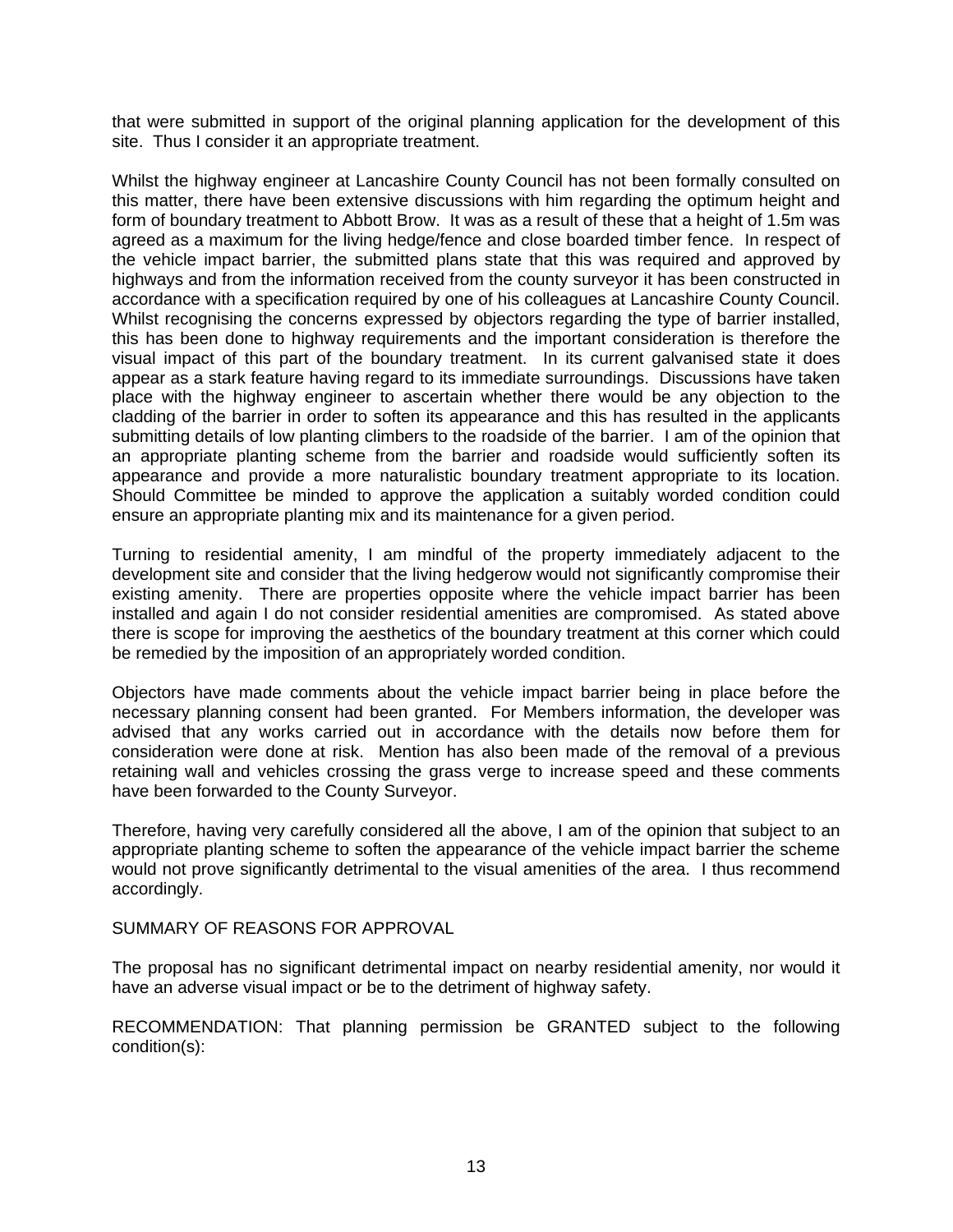1. This permission shall be implemented in accordance with the proposal as detailed on amended drawing 500.PL.10 Revision B received on 2 June 2010 which details a proposed planting scheme to the roadside of the vehicle impact barrier.

 REASON: For the avoidance of doubt to clarify which plans are relevant as the scheme was subject to amendments in the interests of visual amenity.

- 2. Within 4 weeks of the grant of planning permission, precise details of the planting scheme to the front of the vehicle impact barrier on Abbott Brow shall be submitted to and approved in writing by the Local Planning Authority. The scheme shall indicate, as appropriate, the type and number of shrubs/climbers, their distribution on site and those areas to be seeded or turfed.
- 3. The approved planting scheme shall be implemented to the first available planting season following its approval and shall be maintained thereafter for a period of not less than 5 years to the satisfaction of the Local Planning Authority. This maintenance shall include the replacement of any tree or shrub which is removed, or dies, or is seriously damaged, or becomes seriously diseased, by a species of similar size to those originally planted.

 REASON: In the interests of the amenity of the area and to comply with Policy G1 of the Ribble Valley Districtwide Local Plan.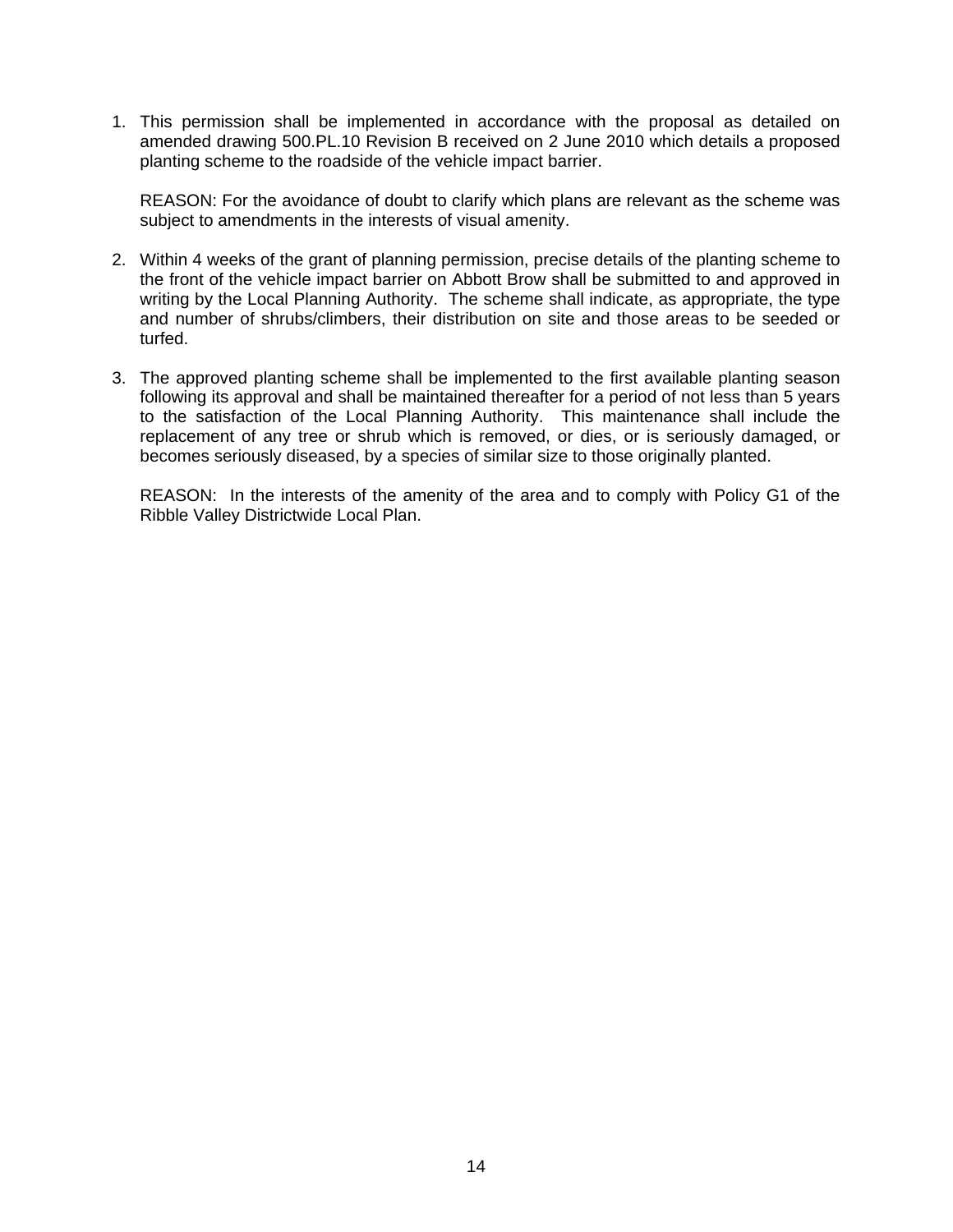## ITEMS DELEGATED TO DIRECTOR OF DEVELOPMENT SERVICES UNDER SCHEME OF DELEGATED POWERS AND

The following proposals have been determined by the Director of Development Services under delegated powers:

## APPLICATIONS APPROVED

| Plan No:      | Proposal:                                                                                                                                                                                                                                                                                                | Location:                                                          |
|---------------|----------------------------------------------------------------------------------------------------------------------------------------------------------------------------------------------------------------------------------------------------------------------------------------------------------|--------------------------------------------------------------------|
| 3/2010/0152/P | Creation of a new double garage with<br>pitched roof to replace existing which ties<br>in with the existing utility room roof plus an<br>extension<br>to<br>the<br>store<br>room<br>and<br>rationalising of boiler room and<br>front<br>elevation of the house                                           | Whins Lodge<br><b>Whins Lane</b><br>Sabden                         |
| 3/2010/0171/P | New window opening to the rear elevation                                                                                                                                                                                                                                                                 | Lowergate Barn<br>Twiston Lane, Twiston                            |
| 3/2010/0184/P | Proposed ground and first floor extension                                                                                                                                                                                                                                                                | 19 George Lane<br>Read                                             |
| 3/2010/0185/P | New pumping station in connection with<br>new potable water supply to Slaidburn<br>Village and outlying properties                                                                                                                                                                                       | land off Church Street<br>Slaidburn                                |
| 3/2010/0190/P | Hard standing area 80sq.m. in size to be<br>installed adjacent to road in woodland to<br>be used for low level timber extraction (for<br>conservation purposes) and parking for<br>persons working on the site                                                                                           | <b>Rabbit Lane</b><br><b>Bashall Eaves</b><br>Clitheroe            |
| 3/2010/0202/P | Change of use and conversion of former<br>De Tabley Arms (restaurant with managers<br>accommodation) to six dwellings, including<br>partial demolition of existing buildings,<br>alterations, extensions and erection of new<br>(resubmission<br>planning<br>of<br>garages<br>application 3/2009/0718/P) | former De Tabley<br><b>Ribchester Road</b><br>Clayton-le-Dale      |
| 3/2010/0207/P | Proposed alterations to form<br>entrance<br>porch, extension at rear of garage to form<br>boot/ boiler room and proposed orangery<br>on the rear elevation of the property                                                                                                                               | 2 West Elswick Lodge<br>Mellor                                     |
| 3/2010/0208/P | Conversion of barn to one dwelling and<br>erection of double garage                                                                                                                                                                                                                                      | Eastham House Farm<br>Clitheroe Road, Mitton                       |
| 3/2010/0210/P | Replacement windows to the shop front                                                                                                                                                                                                                                                                    | 63 King Street, Whalley                                            |
| 3/2010/0216/P | Change of use and conversion of former<br>De Tabley Arms (restaurant with managers<br>accommodation)<br>three<br>dwellings,<br>to<br>partial demolition<br>including<br>of existing<br>buildings,<br>alterations,<br>extensions<br>and<br>erection of new garages                                        | former De Tabley Arms<br><b>Ribchester Road</b><br>Clayton-le-Dale |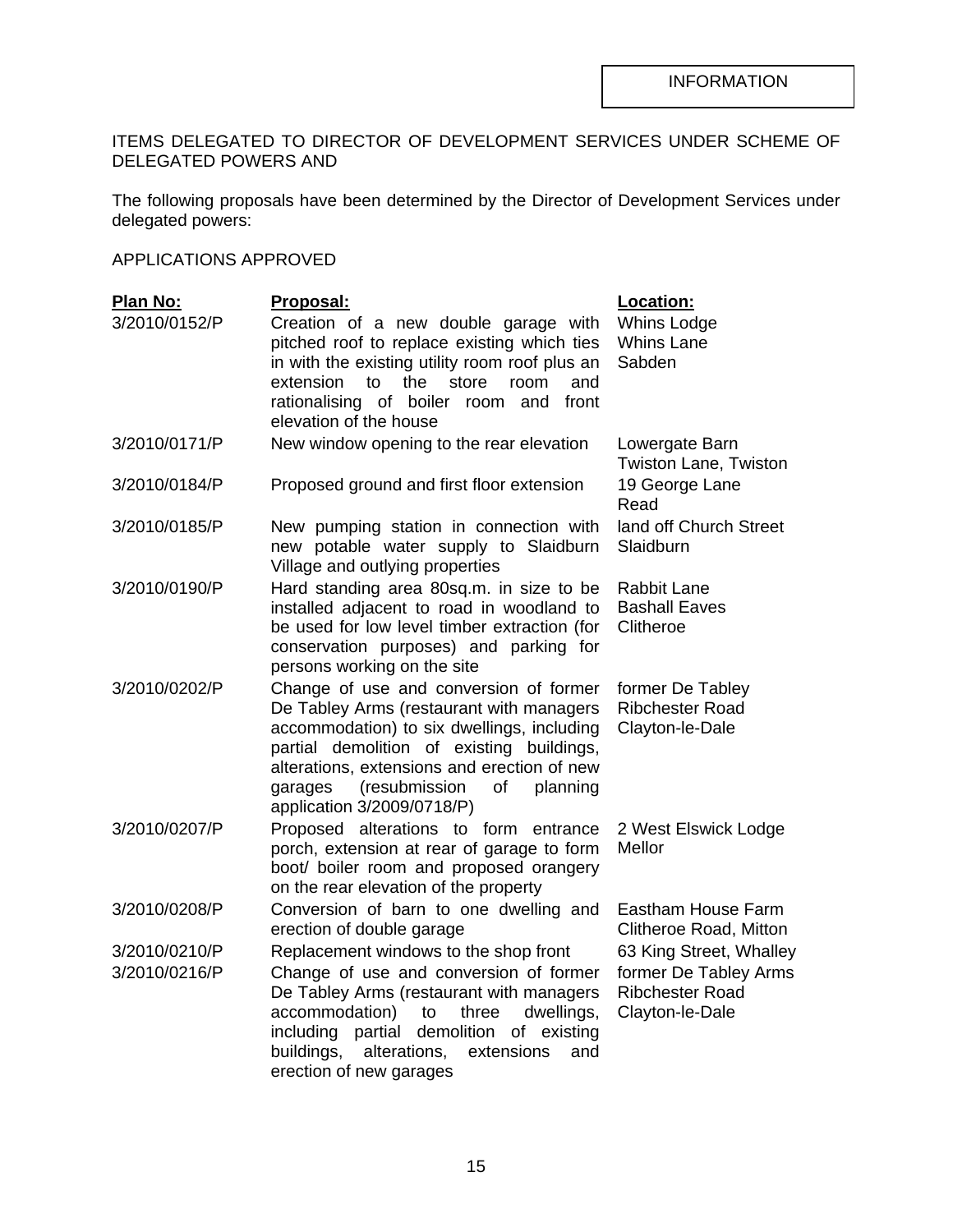| Plan No:      | Proposal:                                                                                | Location:                                 |
|---------------|------------------------------------------------------------------------------------------|-------------------------------------------|
| 3/2010/0219/P | Proposed single storey rear extension,                                                   | 100 Mitton Road                           |
|               | construction of a new dormer window and                                                  | Whalley                                   |
|               | detached garage                                                                          |                                           |
| 3/2010/0221/P | Variation of condition No 1 of planning                                                  | <b>Olympic House</b>                      |
|               | consent 3/2005/0837 so that it reads "the                                                | The Sidings Business Park                 |
|               | ground floor of the building<br>hereby                                                   | Whalley                                   |
|               | permitted shall be used for either dentistry                                             |                                           |
|               | purposes only, or as a crèche and day<br>nursery only, but not for any other use         |                                           |
|               | [including other uses within Class D1 of the                                             |                                           |
|               | Town and Country Planning (Use Classes)                                                  |                                           |
|               | Order 1987] and the first floor of the                                                   |                                           |
|               | building shall be used either for dentistry                                              |                                           |
|               | purposes only or as a crèche and day                                                     |                                           |
|               | nursery only or for any use within Class B1                                              |                                           |
|               | of the Town and Country Planning (Use                                                    |                                           |
|               | Classes) Order 1987                                                                      |                                           |
| 3/2010/0223/P | Demolish existing conservatory and build<br>single storey rear extension                 | 42 Riverside, Low Moor<br>Clitheroe       |
| 3/2010/0224/P | Application for discharge of condition 3                                                 | Hodgson Barn                              |
|               | planning<br>(materials)<br>of<br>consent                                                 | Slaidburn Road                            |
|               | 3/2010/0025/P                                                                            | Waddington                                |
| 3/2010/0229/P | Change of use of field for use for play field                                            | <b>Beacon Reach School</b>                |
|               | and activities                                                                           | Beacon Reach                              |
|               |                                                                                          | (formerly Ward Hall)                      |
|               |                                                                                          | Ward Green Lane, Longridge                |
| 3/2010/0230/P | Single storey side extension to front                                                    | Peaks House                               |
|               | elevation to extend kitchen/dining room                                                  | Martin Top Lane, Rimington                |
| 3/2010/0234/P | Proposed<br>erection<br>of<br>an<br>iron<br>age<br>roundhouse                            | <b>Bowland Wild Boar Park</b><br>Chipping |
| 3/2010/0235/P | Conversion<br>of<br>holiday<br>existing                                                  | <b>Todber Caravan Park</b>                |
|               | accommodation to form two<br>separate                                                    | <b>Burnley Road</b>                       |
|               | holiday letting units                                                                    | Gisburn                                   |
| 3/2010/0237/P | Proposed change of use of one room only                                                  | St. Nicholas Church Hall                  |
|               | to a Neighbourhood Police Office                                                         | Wesley Street, Sabden                     |
| 3/2010/0244/P | Single storey front extension to create                                                  | 3 Bushburn Drive                          |
|               | porch                                                                                    | Langho                                    |
| 3/2010/0245/P | Application for non-material amendment to                                                | 1 Lawrence Avenue                         |
|               | permission<br>3/2009/0806/P<br>planning                                                  | Simonstone                                |
|               | changing the side and rear elevations to<br>the northern extension from artificial stone |                                           |
|               | to render as sourcing of the stone is                                                    |                                           |
|               | exhausted                                                                                |                                           |
| 3/2010/0247/P | Provision of new turning head and parking                                                | <b>Brookside Cottage</b>                  |
|               | vehicle<br>and<br>retrospective<br>for<br>one                                            | Worston                                   |
|               | application for the retention of a garden                                                |                                           |
|               | shed                                                                                     |                                           |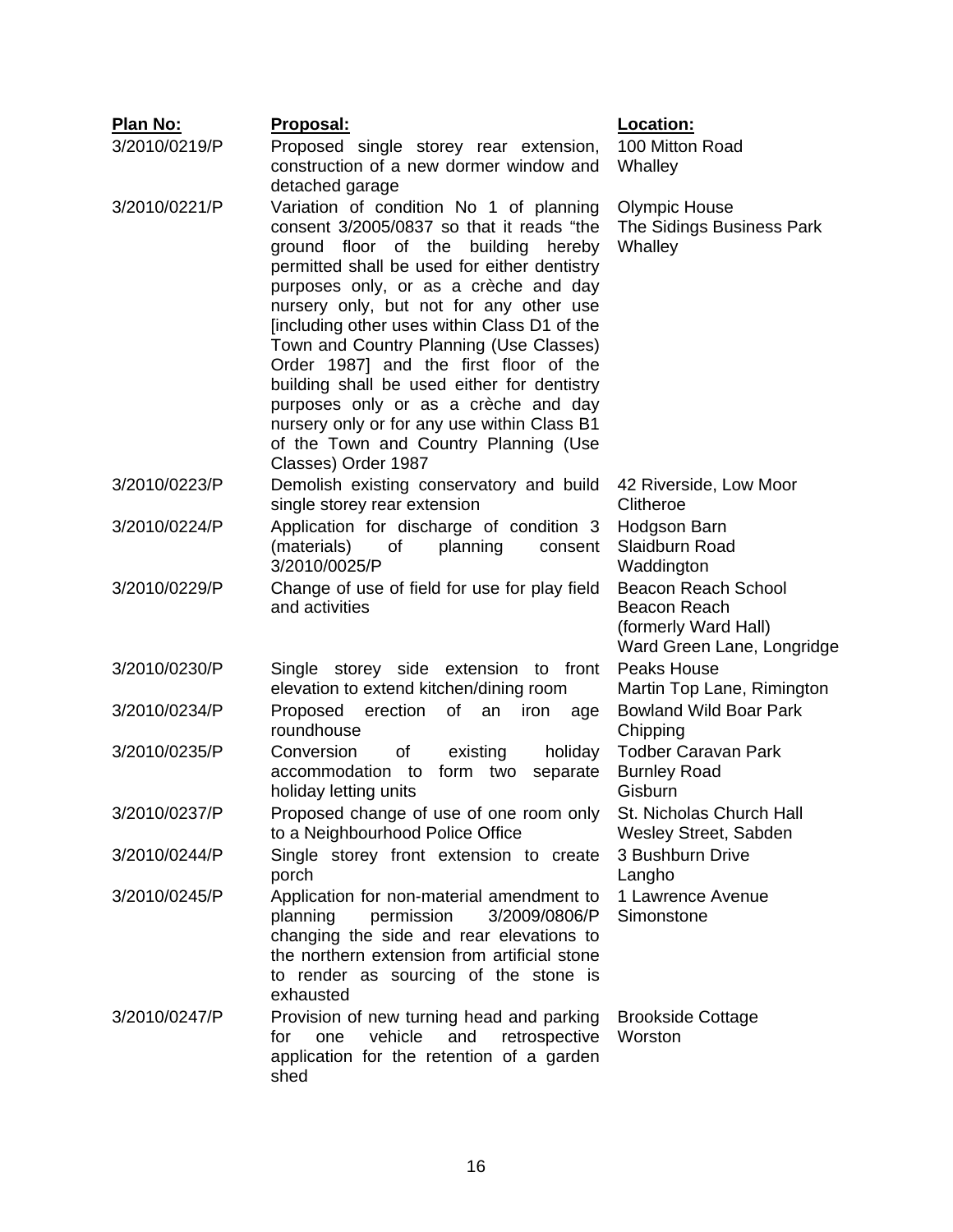| Plan No:      | Proposal:                                                                                                                                                                                  | Location:                                                      |  |  |
|---------------|--------------------------------------------------------------------------------------------------------------------------------------------------------------------------------------------|----------------------------------------------------------------|--|--|
| 3/2010/0248/P | Extension to rear elevation of bungalow                                                                                                                                                    | Gadshill, Tunstead Avenue<br>Simonstone                        |  |  |
| 3/2010/0251/P | Proposed two storey side extension and<br>rear conservatory                                                                                                                                | 8 Talbot Close<br>Clitheroe                                    |  |  |
| 3/2010/0252/P | Demolition<br>existing<br>of the<br>detached<br>Proposed<br>two-storey<br>side<br>garage.<br>attached<br>extension<br>with<br>single<br>storey<br>double garage                            | <b>Bluebell Cottage</b><br>3 Manor Row<br><b>Copster Green</b> |  |  |
| 3/2010/0254/P | Proposed extension to east elevation<br>approximately 5.45m long x 1.9m wide x<br>4.34m high                                                                                               | <b>Terra Cottage</b><br><b>Kayley Lane</b><br>Chatburn         |  |  |
| 3/2010/0255/P | Rear dormer loft conversion with full width<br>dormer windows                                                                                                                              | 1 Eightacre Avenue<br>Sabden                                   |  |  |
| 3/2010/0260/P | Side extension (living room)                                                                                                                                                               | 4 Whalley Road, Langho                                         |  |  |
| 3/2010/0264/P | Demolition of the existing conservatory.<br>Proposed new two-storey side extension<br>and a single storey rear extension                                                                   | 109 Kemple View<br>Clitheroe                                   |  |  |
| 3/2010/0265/P | Demolition of existing garage and replace<br>with a new garage and garden room                                                                                                             | 22 Mitton Road, Whalley                                        |  |  |
| 3/2010/0268/P | Proposed change of use from retail (A1) to<br>beauty salon (sui generis)                                                                                                                   | 28 Wellgate, Clitheroe                                         |  |  |
| 3/2010/0273/P | Proposed single storey kitchen extension<br>to rear of the property                                                                                                                        | 47 Bleasdale Avenue<br>Clitheroe                               |  |  |
| 3/2010/0275/P | Silage clamp                                                                                                                                                                               | Carlinghurst Farm, Dutton<br>Longridge                         |  |  |
| 3/2010/0276/P | Extension of existing silage clamp                                                                                                                                                         | Laneside Farm, Mearley<br>Clitheroe                            |  |  |
| 3/2010/0280/P | Two illuminated fascia signs, one non-<br>illuminated freestanding sign<br>and<br>one<br>double sided freestanding pylon                                                                   | Bay Horse Garage Ltd<br>Longsight Road<br>Osbaldeston          |  |  |
| 3/2010/0281/P | To roof a hard cored area between silage<br>building<br>clamp and existing<br>to<br>store<br>manure and feeds, using fibre cement<br>sheets and roof lights. Floor will<br>be<br>concreted | Lower Alston Farm<br>Riverside<br>Ribchester                   |  |  |
| 3/2010/0284/P | Proposed revised/amended application for<br>a split-level extension to provide a granny<br>annex following demolition of the existing<br>garage                                            | Hazel Lea, Longsight Road<br><b>Copster Green</b>              |  |  |
| 3/2010/0286/P | Single storey rear extension to form<br>kitchen and utility room                                                                                                                           | 5 Moorfield Drive<br>Whalley                                   |  |  |
| 3/2010/0287/P | Proposed conservatory to the rear of the<br>dwelling                                                                                                                                       | 33 Barnacre Road<br>Longridge                                  |  |  |
| 3/2010/0289/P | Proposed positioning of six solar panels,<br>surface mounted on the south facing roof<br>extension<br>slope<br>approved<br>hotel<br>to<br>(05/0044)                                        | <b>Mytton Fold Hotel</b><br><b>Whalley Road</b><br>Langho      |  |  |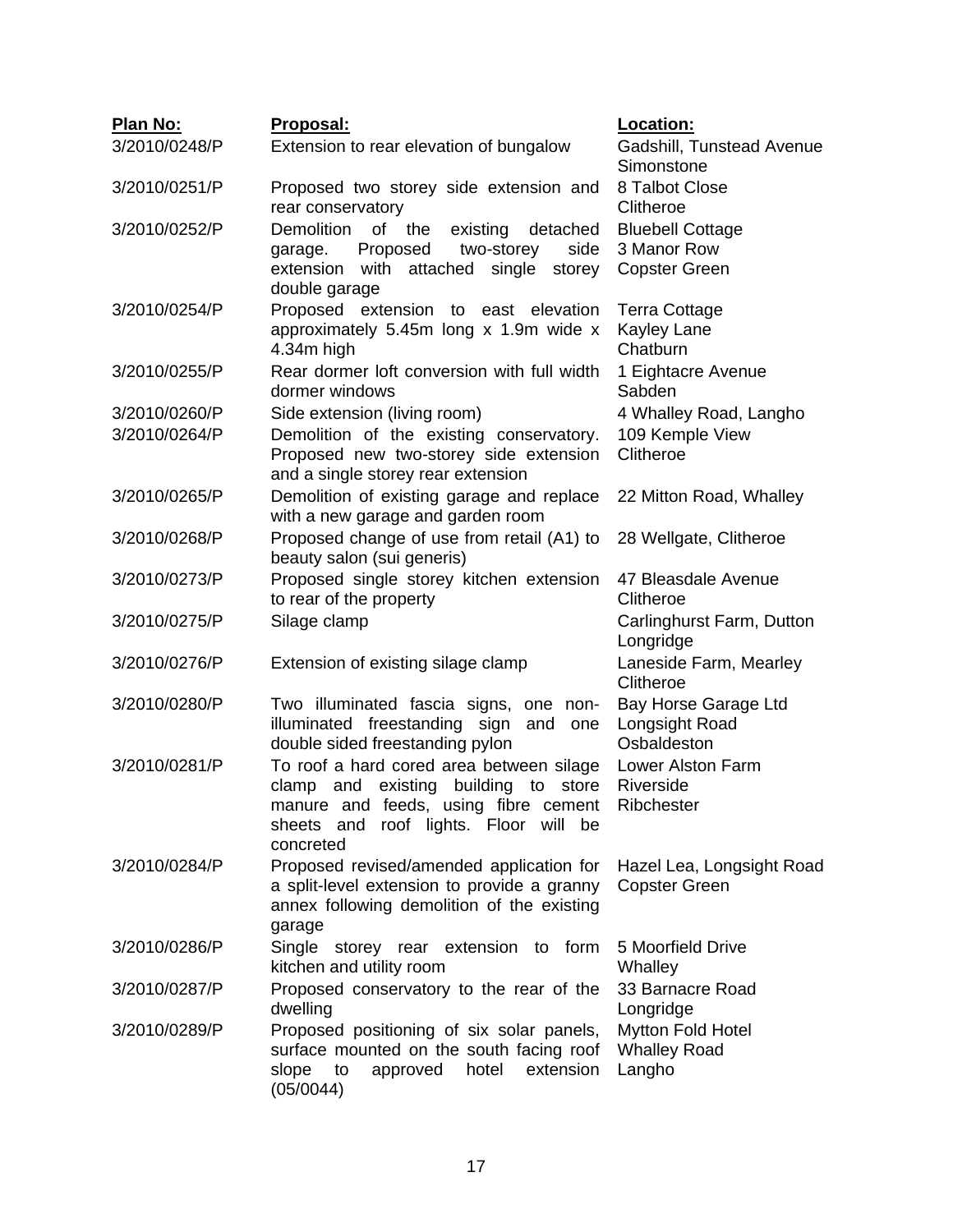| Plan No:      | <u>Proposal:</u>                                                                                                                                                                                                                                                                                                                                                     | <u>Location:</u>                                                   |
|---------------|----------------------------------------------------------------------------------------------------------------------------------------------------------------------------------------------------------------------------------------------------------------------------------------------------------------------------------------------------------------------|--------------------------------------------------------------------|
| 3/2010/0290/P | Proposed demolition of the exiting lean-to<br>extension and replacement with a new<br>larger lean-to on the same elevation                                                                                                                                                                                                                                           | Dairy Barn Farm<br>Green Lane, Chipping                            |
| 3/2010/0295/P | Non-material<br>amendment to planning<br>3/2008/0661/P<br>for<br>the<br>consent<br>repositioning of a fence to the rear of Plots<br>15 and 16 to improve visibility splay from<br>the driveway of number 6 Abbott Brow                                                                                                                                               | <b>Weavers Fold</b><br>Mellor                                      |
| 3/2010/0298/P | Proposed extension to form sun room/<br>breakfast room to rear of dwelling                                                                                                                                                                                                                                                                                           | 12 Bleasdale Avenue<br>Clitheroe                                   |
| 3/2010/0299/P | Lounge and kitchen extension at rear of<br>the dwelling                                                                                                                                                                                                                                                                                                              | 8 Higher Ramsgreave Road<br>Clayton-le-Dale                        |
| 3/2010/0306/P | Proposed informal vegetable and soft fruit<br>orchard for<br>domestic<br>garden<br>and<br>Erection of an ancillary<br>consumption.<br>single storey storage barn and roof water<br>harvesting system - all as apart of the<br>sustainable garden and land management<br>strategy.                                                                                    | <b>Fields House Farm</b><br><b>Edisford Road</b><br>Waddington     |
| 3/2010/0307/P | It is proposed to adjust the site of the<br>garage slightly further back; reduce the<br>garage size in width by 2500mm due to the<br>location of the telegraph pole; amend the<br>pitch of the garage roof to be symmetrical<br>and omit the store to the side; relocate the<br>gazebo and make minor amendments to<br>the log stores                                | Pear Tree Cottage<br><b>Blackburn Road</b><br>Ribchester           |
| 3/2010/0310/P | Proposed agricultural building for a cattle<br>and implement store                                                                                                                                                                                                                                                                                                   | <b>Bowker Farming</b><br>Woods Brow, Balderstone                   |
| 3/2010/0317/P | Proposed new industrial unit for storage of<br>stock for an existing agricultural supplies<br>business                                                                                                                                                                                                                                                               | Plot 4, Lincoln Way<br>Clitheroe                                   |
| 3/2010/0338/P | Single storey extension<br>forming<br>new<br>staffroom, and toilets                                                                                                                                                                                                                                                                                                  | Alston Lane CP School<br>Preston Road, Longridge                   |
| 3/2010/0339/P | Application for non-material amendment to<br>planning consent $3/2005/0588 -$ to change<br>rear extension from a true conservatory to<br>a sun lounge which involves a slate roof<br>instead of glass/polycarbonate and overall<br>width of glazing (to rear elevation) reduced,<br>and sill lowered to enable new proposal to<br>match existing lounge doors detail | <b>Proctor Fold Farm</b><br><b>Osbaldeston Lane</b><br>Osbaldeston |
| 3/2010/0371/P | Retrospective application for the discharge<br>of condition no. 2 (relating to materials)<br>and condition no. 3 (relating to the Velux<br>rooflights)<br>planning<br>οf<br>consent<br>3/2007/0790/P                                                                                                                                                                 | 3 Talbot Street<br>Chipping                                        |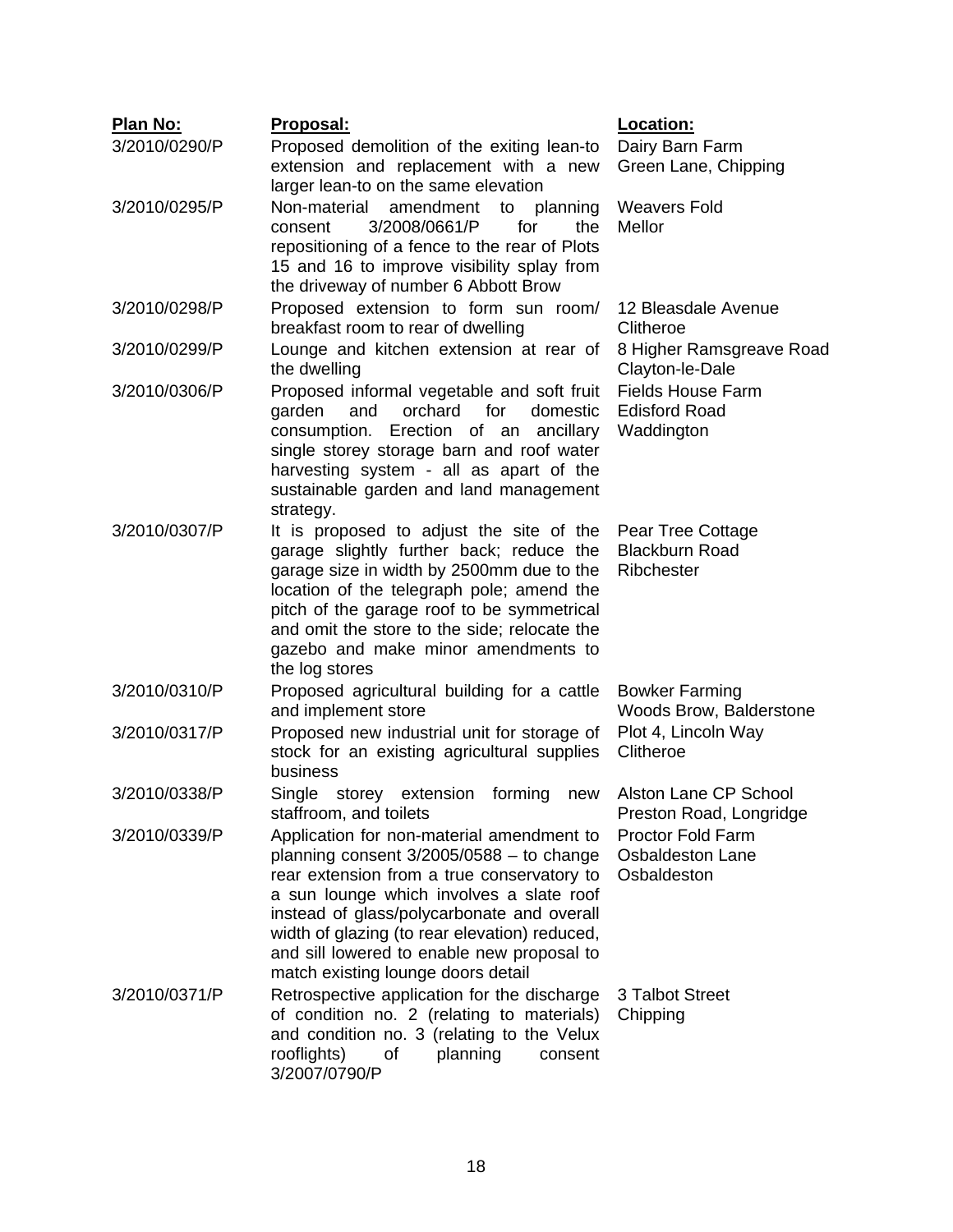# APPLICATIONS REFUSED

| <u>Plan No:</u>        | Proposal:                                                                                                                                     | Location:                                                                      | <b>Reasons for</b><br><b>Refusal</b>                                                                                                                                                                                                                      |
|------------------------|-----------------------------------------------------------------------------------------------------------------------------------------------|--------------------------------------------------------------------------------|-----------------------------------------------------------------------------------------------------------------------------------------------------------------------------------------------------------------------------------------------------------|
| 3/2009/0261/P          | Resubmission<br>of<br>outline<br>farm<br>application<br>for<br>a<br>worker's dwelling including<br>siting, with all other matters<br>reserved | The Old Dairy Farm<br>Chaigley                                                 | G5, ENV1 and H2 of<br>Ribble<br>Valley<br><b>Districtwide</b><br>Local<br>and $PPS7 -$<br>Plan<br>Lack of agricultural<br>justification resulting<br>further<br>in<br>development to the<br>of<br>detriment<br>the<br>visual amenities<br>of<br>the AONB. |
| 3/2010/0142/P          | Conversion<br>redundant<br>of l<br>cottage and adjacent barn<br>into a residential dwelling                                                   | Moornook Farm<br><b>Clitheroe Road</b><br><b>Knowle Green</b>                  | G1, ENV3, H16, H17<br><b>Extensions</b><br>and<br>alterations<br>to<br>detriment of original<br>character of building<br>and visual amenities<br>of open countryside.                                                                                     |
| 3/2010/0169/P          | Extend the existing smoking<br>shelter                                                                                                        | The Castle Public<br>House<br><b>Station Road</b><br>Clitheroe                 | G1,<br>ENV <sub>16</sub><br>Inappropriate design<br>and materials to the<br>visual<br>detriment<br>0f<br>this<br><b>Building</b><br>οf<br>Townscape<br>Merit<br>and the Conservation<br>Area.                                                             |
| 3/2010/0233/P          | Proposed detached house<br>in garden area to side of                                                                                          | <b>Manor House</b><br><b>Copster Green</b><br>(Resubmission of<br>3/2009/0449) | Policy G1, G4, Policy<br>DP7 - The proposal<br>by virtue of its scale<br>and location would<br>result<br><i>in</i><br>an<br>incongruous,<br>additional building to<br>the detriment of both,<br>residential and the<br>visual amenity of the<br>area.     |
| 3/2010/0256/P<br>Cont/ | Installation of a 11kw Gaia<br>Turbine on an 18m high<br>mast                                                                                 | <b>Whittaker Farm</b><br><b>Back Lane</b><br>Read                              | Proposal by virtue of<br>its location, siting,<br>design, colour<br>and<br>would<br>height<br>be<br>contrary to Policies<br>G1, ENV1, ENV24,<br>ENV25, ENV26<br>_ot<br>the Districtwide Local<br>Plan and PPS 22, in                                      |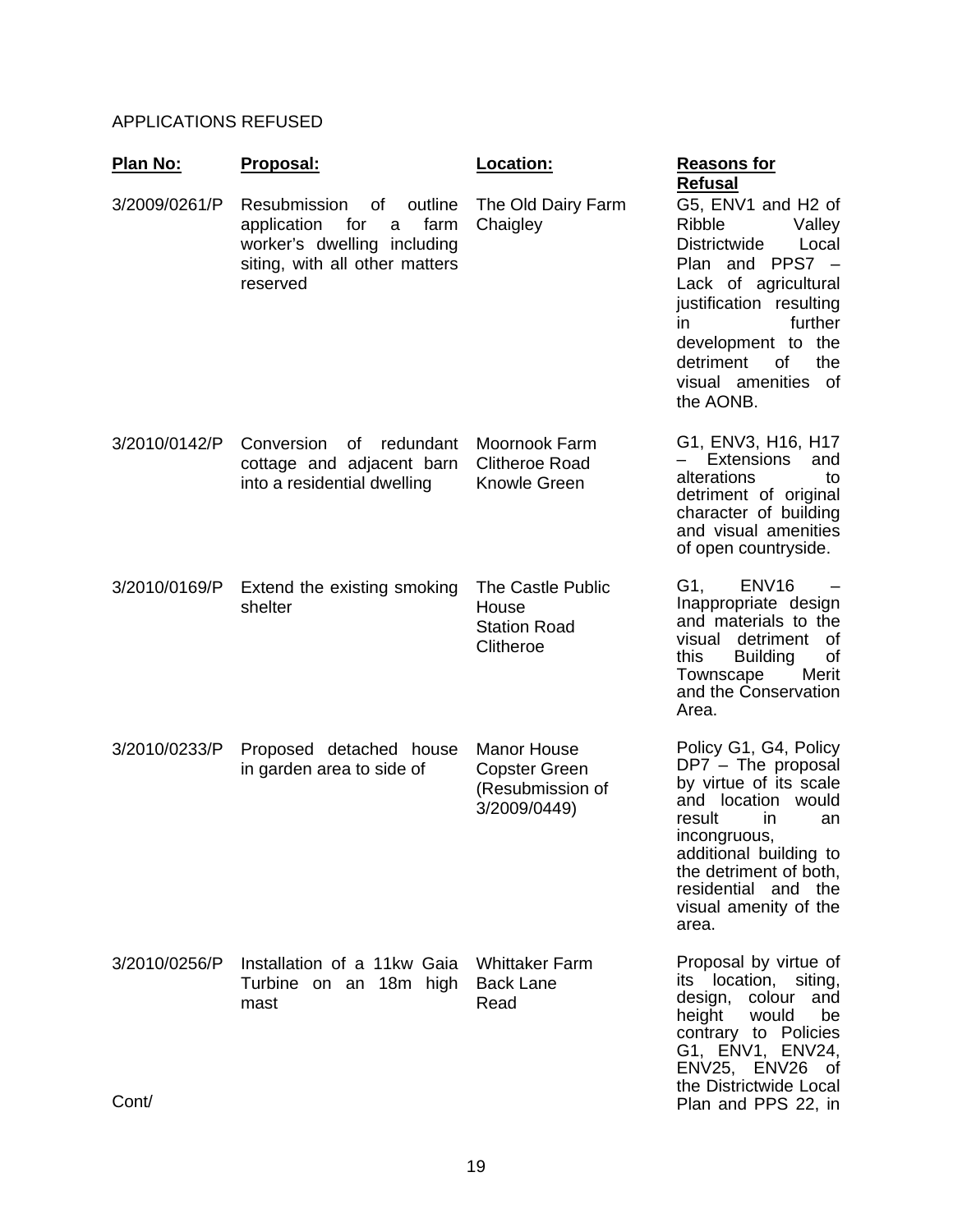| <b>Plan No:</b><br>$Cont. \ldots$ | Proposal:                                                                                                                                                              | Location:                                    | <b>Reasons for</b><br><b>Refusal</b><br>that<br>it<br>would<br>represent<br>an<br>isolated, incongruous<br>feature into the open<br>landscape<br>to<br>the<br><b>of</b><br>detriment<br>the<br>visual amenity of the<br>area.                    |
|-----------------------------------|------------------------------------------------------------------------------------------------------------------------------------------------------------------------|----------------------------------------------|--------------------------------------------------------------------------------------------------------------------------------------------------------------------------------------------------------------------------------------------------|
| 3/2010/0271/P                     | Resubmitted application for<br>the demolition of an existing<br>single storey garage/utility<br>building<br>and<br>the<br>construction of a two storey<br>granny annex | Salthill Villa<br>Salthill Road<br>Clitheroe | G1 - Over dominant<br>incongruous<br>and<br>structure to detriment<br>οf<br>visual<br>and<br>residential amenity.                                                                                                                                |
| 3/2010/0300/P                     | Change of use of alterations<br>to attached barn to form a<br>dwelling                                                                                                 | Pages Farm<br>Woodhouse Lane<br>Slaidburn    | G1, ENV1, H16, H17<br><b>Extensions</b><br>and<br>alterations<br>the<br>to<br>detriment<br>of visual<br>of<br>the<br>character<br>building<br>the<br>and<br>visual<br>amenities<br>of<br>the.<br>Area<br>οf<br>Outstanding<br>Natural<br>Beauty. |

## SECTION 106 APPLICATIONS

| Plan No: | <b>Proposal/Location:</b> | <b>Progress:</b> |
|----------|---------------------------|------------------|
|          | <b>None</b>               |                  |

CERTIFICATE OF LAWFULNESS FOR A PROPOSED USE OR DEVELOPMENT

#### **Plan No: Proposal: Location:** 3/2010/0069/P Application for a Lawful Development Certificate for the use of the building as an independent dwelling (resubmission) The Granary Sunnyside Avenue **Ribchester**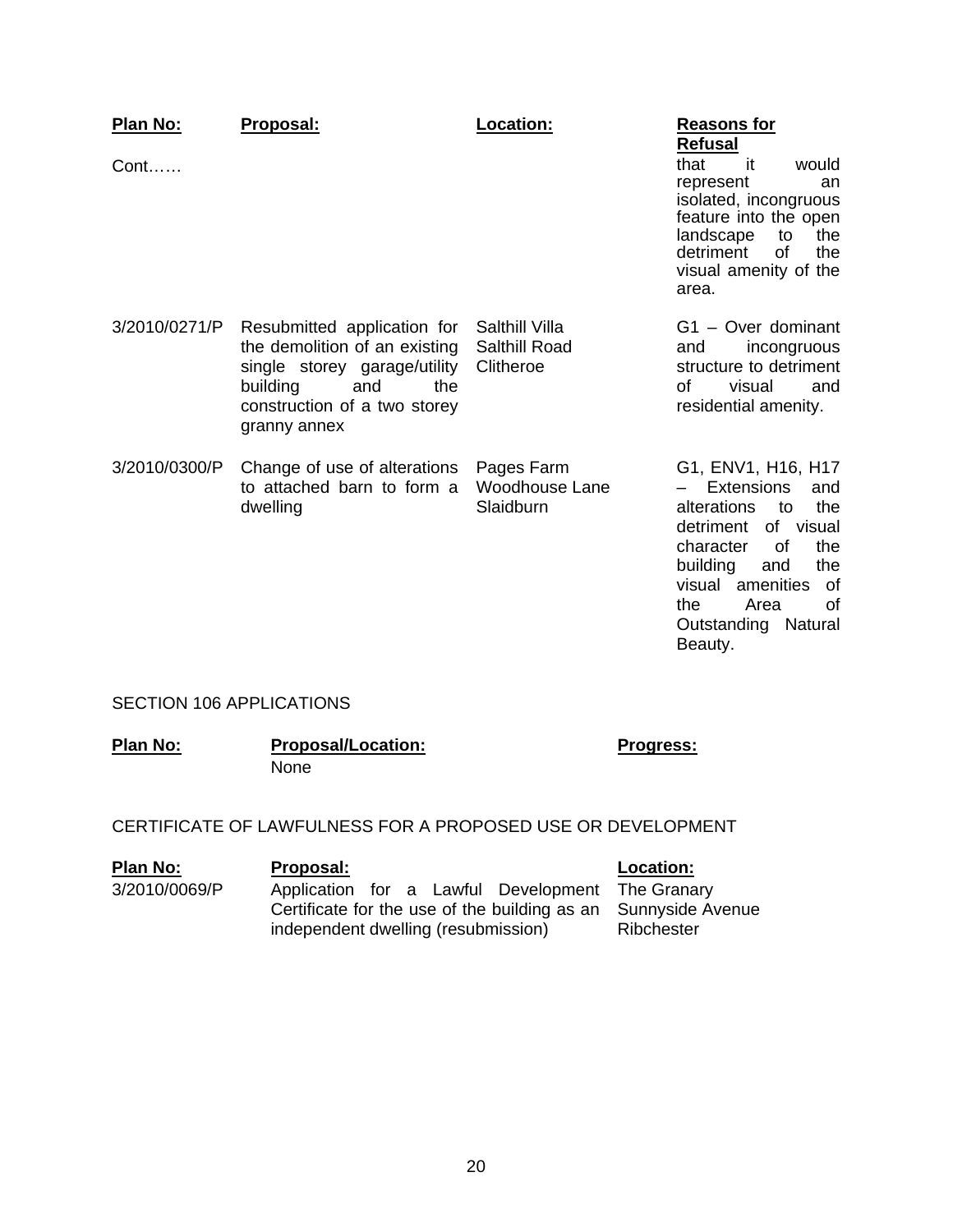# APPEALS UPDATE

| <b>Application</b> | <b>Date</b> | <b>Applicant/Proposal/Site:</b>                                                                                                                                                                                                                                                                                                                                                                     | <b>Type of</b> | <b>Date</b><br><b>of</b>        | Progress:                                                                 |
|--------------------|-------------|-----------------------------------------------------------------------------------------------------------------------------------------------------------------------------------------------------------------------------------------------------------------------------------------------------------------------------------------------------------------------------------------------------|----------------|---------------------------------|---------------------------------------------------------------------------|
| No:                | Received:   |                                                                                                                                                                                                                                                                                                                                                                                                     | Appeal:        | Inquiry/Hearing:                |                                                                           |
| 3/2009/0352<br>D   | 2.11.09     | Mr H Berry<br>Retention of agricultural<br>dwelling<br>workers<br>and<br>residential curtilage for<br>temporary period of three<br>years<br><b>Lower Monubent Farm</b><br><b>Hellifield Road</b>                                                                                                                                                                                                    | Hearing        | Hearing $-$ held 4<br>May 2010  | <b>APPEAL</b><br>ALLOWED &<br>Enforcement<br>notice<br>quashed<br>11.5.10 |
|                    |             | Bolton-by-Bowland                                                                                                                                                                                                                                                                                                                                                                                   |                |                                 |                                                                           |
| 3/2009/0135<br>C   | 22.1.10     | Messrs R Wilkinson &<br>Sons<br>Outline<br>application for<br>demolition<br>of<br>existing<br>commercial building and<br>redevelopment of cleared<br>site and adjoining land for<br>residential<br>development<br>14 <sub>no</sub> .<br>comprising<br>dwellings<br>detached<br>together with<br>garages<br>and gardens<br><b>Old Manchester Offices</b><br><b>Whalley Road</b><br><b>Billington</b> | Hearing        | Hearing - held<br>13 April 2010 | <b>APPEAL</b><br><b>DISMISSED</b><br>6.5.10                               |
| 3/2009/0718<br>C   | 31.3.10     | Mr Peter Ratcliffe<br>of<br>Change<br>use<br>and<br>of<br>conversion<br>former<br>hotel/restaurant to 6no.<br>dwellings,<br>including<br>demolition<br>partial<br>οf<br>existing<br>buildings,<br>alterations,<br>extensions<br>erection<br>of<br>and<br>new<br>garages<br>Former De Tabley Arms<br><b>Ribchester Road</b><br>Clayton-le-Dale                                                       | Hearing        | Hearing<br><b>CANCELLED</b>     | <b>APPEAL</b><br><b>WITHDRAWN</b><br>2.6.10                               |
| 3/2009/1017<br>D   | 6.4.10      | Mr Andrew Atkinson<br>Proposed erection of an<br>11kw wind turbine on<br>land approx. 440m NE of<br>the farm buildings<br><b>Readwood Stables</b><br><b>Back Lane</b><br>Read                                                                                                                                                                                                                       | <b>WR</b>      |                                 | Awaiting<br>site<br>visit                                                 |